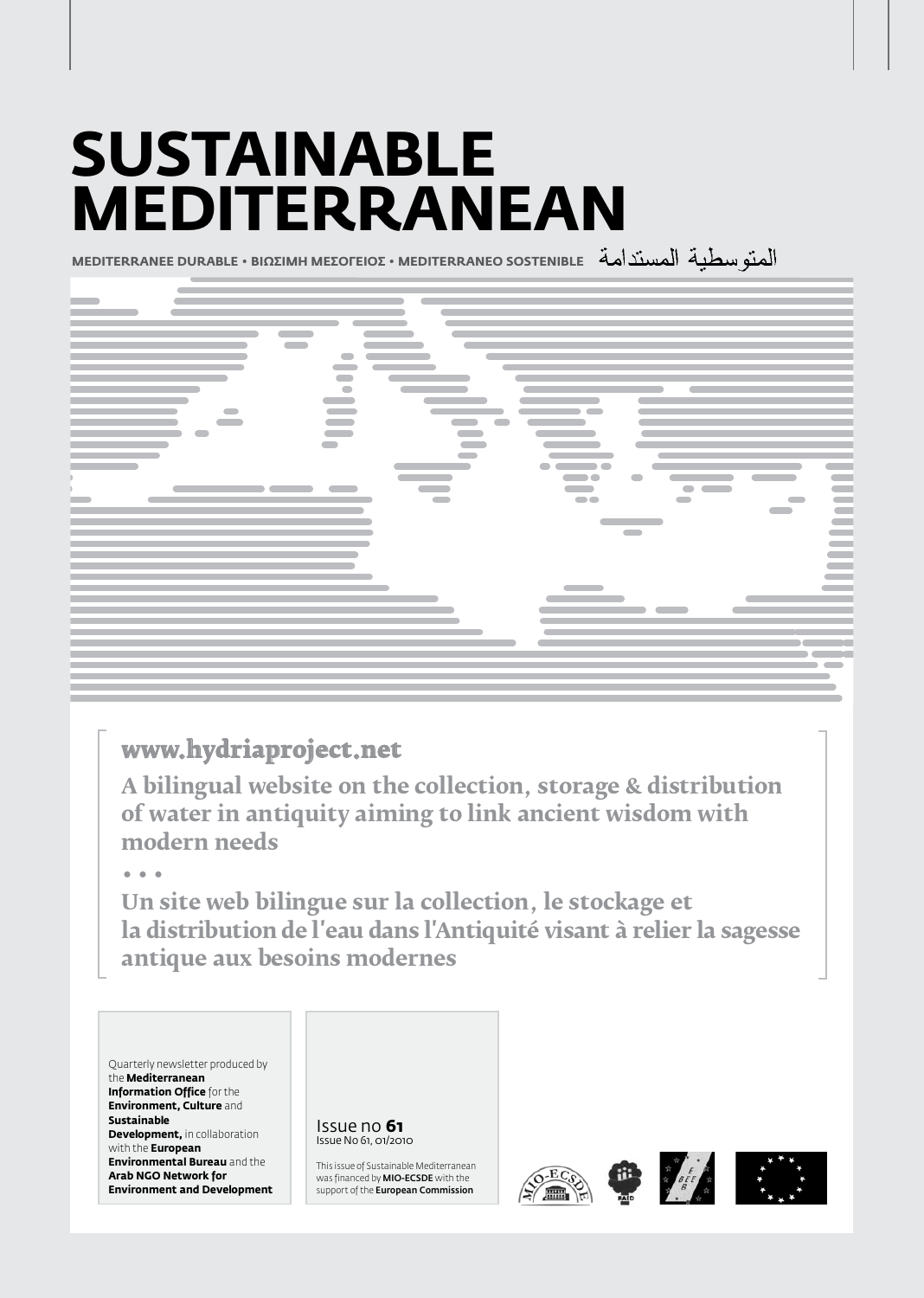### **EDITORIAL**

The current issue of Sustainable Mediterra-<br>
nean presents a newly launched bilingual<br>
website www.hydriaproject.net dedicated<br>
to Mediterranean water heritage (fully functional in<br>
Functional in nean presents a newly launched bilingual website www.hydriaproject.net dedicated English and Arabic). The HYDRIA project uses water as a 'vehicle' to unfold the diverse, yet common, tangible and intangible Mediterranean cultural heritage, through reviving some representative ancient water management visions, concepts and techniques of the distant and more recent past.

The website uses Information and Communication Technologies (ICTs), specifically high quality animations and audiovisual material, combined with reference texts, in an attempt to present in an appealing way century old practices of collecting, storing and distributing water in the Mediterranean region.

The website is the result of the work done by a committed team of experts from 6 partner countries (Cyprus, Egypt, Greece, Italy, Jordan and Morocco) in cooperation with a creative web-design team, under the supervision of the MIO-ECSDE/MEdIES Secretariat. The 14 month long project concluded at the end of 2009. MIO-ECSDE is currently (2010) in the process of seeking funds in order to expand HYDRIA with more relevant case studies.

In this issue you will find only a small fraction of the content of www.hydriaproject.net. We invite you to browse the website, explore its photographic material and animations. Enjoy your reading!

*The "hydria" is a type of ancient Greek pottery used for carrying water. A typical hydria had a large rounded body, a small neck, and three handles. Two horizontal handles on either side of the body were used for lifting and carrying the pot. The third handle, a vertical one, located in the center of the other two handles, was used for pouring water.*

Depiction of women at a fountain filling their hydrias and chatting on a ceramic hydria (6th century BC), Louvre Museum © Rostovtzeff, History of the Ancient World, after Perrot and Chipiez

ans cette publication de sustantable Mediterrane-<br>
an, on présente un site internet récemment lancé:<br>
www.hydriaproject.net, dédié à l'héritage médi-<br>
terranéen concernant l'eau (site totalement fonctionnel en<br>
anglais ain an, on présente un site internet récemment lancé: www.hydriaproject.net, dédié à l'héritage médianglais ainsi qu'en arabe). Le projet HYDRIA utilise l'eau comme un «véhicule» pour révéler l'héritage culturel méditerranéen, qui est divers mais en même temps commun, corporel et incorporel, à travers la relance de certaines anciennes visions représentatives de la gestion de l'eau, d'idées et techniques du passé lointain et plus récent.

Le site utilise les Technologies de l' Information et de la Communication (ICTs), spécifiquement d`animations d'haute qualité et de matériel audiovisuel, combinés avec de textes de référence, en essayant de présenter d'une manière émouvante les anciennes pratiques de collection, stockage et distribution de l'eau, dans la région méditerranéenne.

Le site est le résultat de la coopération fructueuse entre une équipe de spécialistes commis origines de 6 pays partenaires (Chypre, Égypte, Grèce, Italie, Jordanie et Maroc) et une équipe créative de web designers, sous la surveillance de MIO-ECSDE / MEdIES Secrétariat. Le projet ayant une durée de 14 mois est terminé à la fin de 2009. MIO-ECSDE se trouve actuellement (2010) dans le processus de collection de fonds, afin d'élargir HYDRIA avec d'études de cas encore plus applicables.

Dans cette publication, veuillez trouver seulement une petite fraction des textes qui se trouvent au site www.hydriaproject.net. On vous invite de consulter le site internet, explorer le matériel photographique et jouer avec les animations. Bonne lecture!

*Hydrie s'agit d'un type de céramique ancienne grecque qui était utilisée afin de transporter l'eau. Une Hydrie typique, avait le corps gros et rond, le col petit et trois poignées. Les deux poignées horizontales à chaque côté du corps, étaient utilisées pour soulever et transporter le pot. La troisième poignée, verticale, se trouvait au centre des deux autres et a été utilisée pour verser l'eau.*



Vue d`une hydrie céramique à figures noires (6ème siècle avant JC) présentant des femmes autour d'une fontaine qui remplissent leurs hydries et bavardent, Musée du Louvre © Rostovtzeff, Histoire du Monde Antique, après Perrot et Chipiez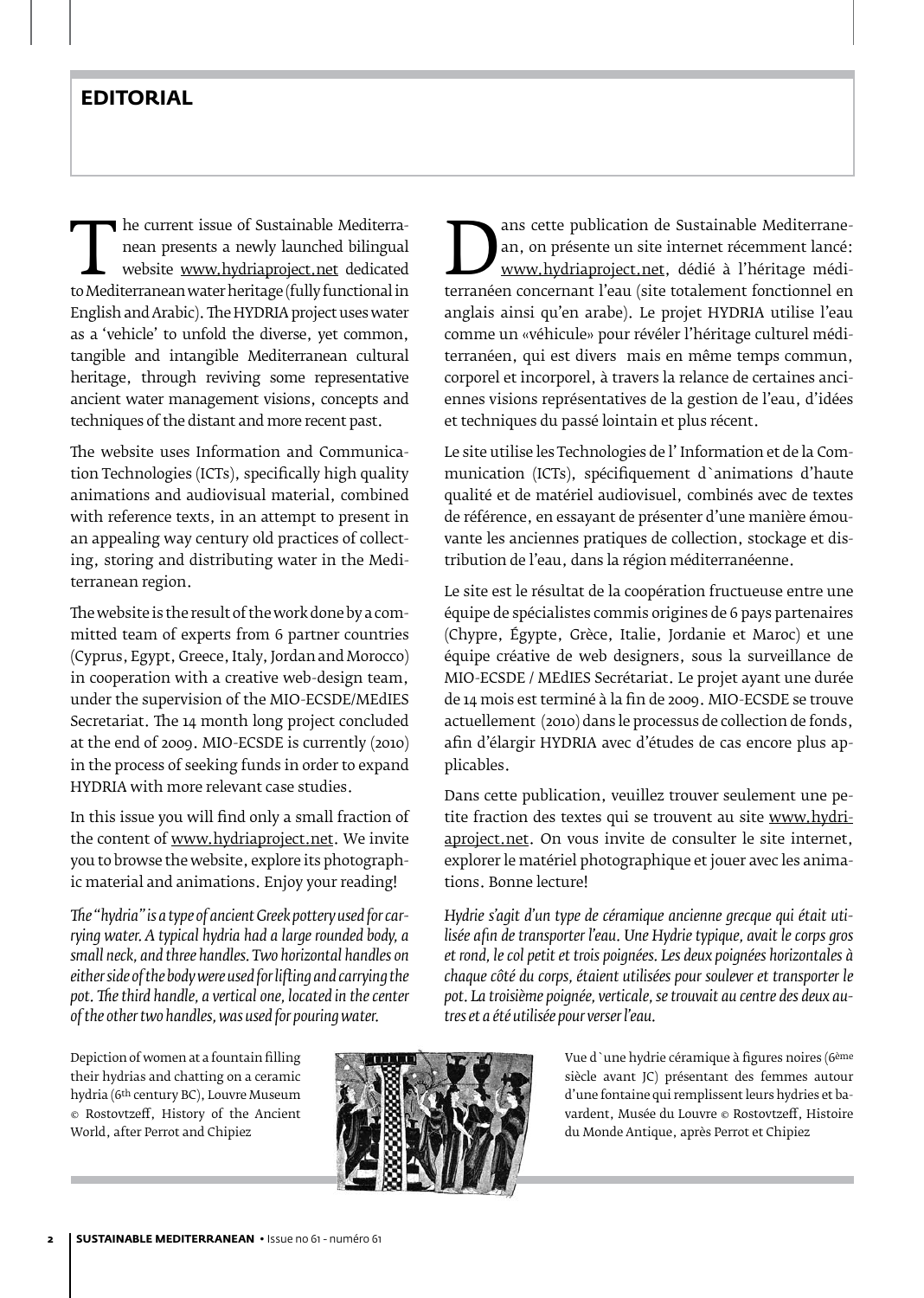### **CONTENTS**

| PART I: PRESENTATION OF THE SCOPE OF THE HYDRIA<br>PROJECT AND OF THE WEBSITE www.hydriaproject.net<br>4 |   |  |  |  |  |  |  |
|----------------------------------------------------------------------------------------------------------|---|--|--|--|--|--|--|
| <b>INTRODUCTION: WATER MANAGEMENT AND IMPORTANCE</b>                                                     | 4 |  |  |  |  |  |  |
| ABOUT THE HYDRIA PROJECT                                                                                 | 5 |  |  |  |  |  |  |
| THE PARTNERS OF HYDRIA                                                                                   | 6 |  |  |  |  |  |  |
| CYPRUS, THE MUNICIPALITY OF LARNACA                                                                      | 6 |  |  |  |  |  |  |
| EGYPT: THE ARAB OFFICE FOR YOUTH & ENVIRONMENT (AOYE)                                                    | 6 |  |  |  |  |  |  |
| <b>GREECE: MONUMENTA</b>                                                                                 | 6 |  |  |  |  |  |  |
| <b>GREECE: THE "MINOAN ROADS" PROJECT</b>                                                                | 7 |  |  |  |  |  |  |
| <b>GREECE: MIO-ECSDE / MEdIES</b>                                                                        | 7 |  |  |  |  |  |  |
| italy: istituto per l'ambiente e l'educazione scholè<br>FUTURO (SCHOLÉ)                                  | 7 |  |  |  |  |  |  |
| JORDAN: LAND AND HUMAN TO ADVOCATE PROGRESS (LHAP)                                                       | 7 |  |  |  |  |  |  |
| MOROCCO: CLUB MAROCAIN DE L'ÉDUCATION EN MATIÈRE<br>DE POPULATION ET D'ENVIRONNEMENT (CMEPE)             | 8 |  |  |  |  |  |  |
| BROWSING OPTIONS IN www.hydriaproject.net                                                                | 8 |  |  |  |  |  |  |
| BROWSING BY PLACE. TYPE AND TIME                                                                         | 8 |  |  |  |  |  |  |
| PRESENTATION OF DOCUMENTS                                                                                | 9 |  |  |  |  |  |  |
| THE ANIMATIONS                                                                                           | 9 |  |  |  |  |  |  |

| <b>PART II: PRESENTATION OF SELECTED CASE STUDIES</b><br><b>INCLUDED IN HYDRIA</b>                           |    |  |  |  |  |
|--------------------------------------------------------------------------------------------------------------|----|--|--|--|--|
| CYPRUS: AOUEDUCTS AND WATER WISDOM IN<br>THE ANCIENT TOWN OF LARNACA                                         |    |  |  |  |  |
| <b>GREECE: WATER MANAGEMENT IN PREHISTORIC CRETE:</b><br>THE CASE OF CHOIROMANDRES. ZAKROS                   | 11 |  |  |  |  |
| <b>GREECE: WATER MANAGEMENT IN ANCIENT ATHENS</b>                                                            | 13 |  |  |  |  |
| THE ANCIENT AGORA OF ATHENS                                                                                  |    |  |  |  |  |
| THE SMALL RIVER ERIDANOS OF ATHENS                                                                           |    |  |  |  |  |
| THE SPRINGS AND FOUNTAINS OF THE ACROPOLIS HILL                                                              | 14 |  |  |  |  |
| <b>GREECE: WATER MANAGEMENT IN ANCIENT TIMES</b><br>AND THE RECENT PAST IN NAXOS ISLAND                      | 14 |  |  |  |  |
| THE ANCIENT AOUEDUCT OF FLERIO                                                                               | 14 |  |  |  |  |
| THE WATERMILLS OF NAXOS                                                                                      |    |  |  |  |  |
| <b>TRADITIONAL CISTERNS OF NAXOS</b>                                                                         |    |  |  |  |  |
| THE CONTEMPORARY CONTAINMENT DAMS<br>OF APEIRANTHOS, NAXOS ISLAND                                            | 15 |  |  |  |  |
| THE FOUNTAINS AND THE WELLS OF NAXOS ISLAND                                                                  | 15 |  |  |  |  |
| <b>ITALY: WATER MANAGEMENT IN VENTOTENE AND SANTO</b><br><b>STEFANO ISLANDS</b>                              | 16 |  |  |  |  |
| JORDAN: THE WATER SYSTEM OF THE OATRANEH SITE                                                                | 18 |  |  |  |  |
| <b>MOROCCO: TRADITIONAL WATER MANAGEMENT IN ARID</b><br>AREAS: CASE STUDIES OF THE GHERIS & THE FIGUIG OASES | 19 |  |  |  |  |

**The views and opinions expressed in Sustainable Mediterranean by individual contributors do not necessarily reflect those of MIO-ECSDE or those of our sponsors.**

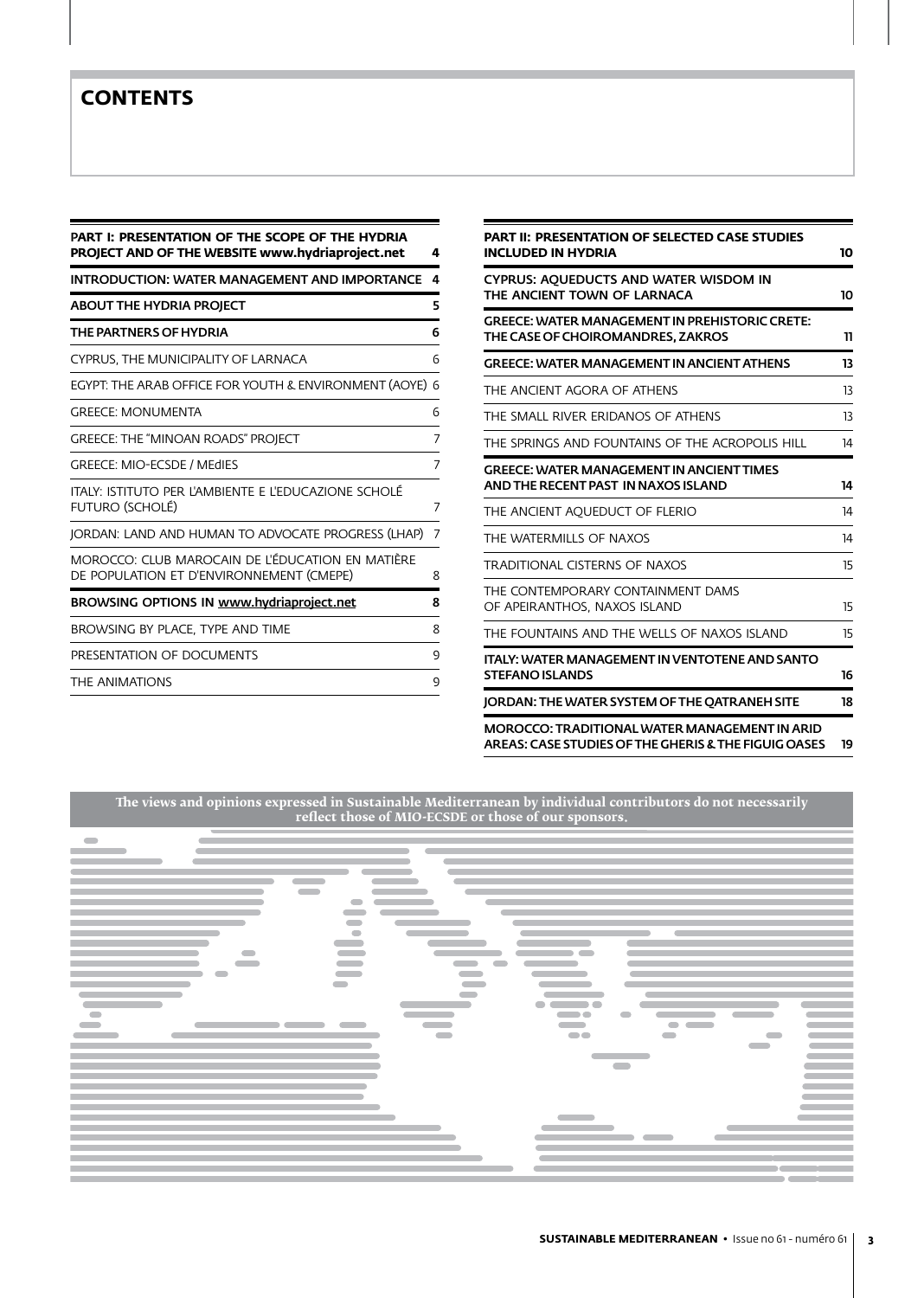Water is undoubtedly the most widespread sub-<br>during symbols of life, regeneration, purity<br>and hope. Especially for civilizations around the Medi-<br>terranean. water represents a very strong link with the stance on earth. It is also one of the most enduring symbols of life, regeneration, purity terranean, water represents a very strong link with the sacred, with nature, with social status and expectations, as well as with various aspects of culture. All of these are integral parts of our heritage.

At the same time water is one of the most vulnerable natural resources, anywhere on earth, but this is especially true for the Mediterranean. With just 3% of the world's freshwater resources and more than half the world's 'water poor' population, the Mediterranean region is faced with the vital issue of access to the valuable resource. Today the impacts of climate change, desertification, biodiversity loss, overpopulation and overconsumption, intensive agriculture and mass tourism, result in a complex system of interrelated problems affecting all aspects of everyday life of the Mediterranean peoples.

*But how did our ancestors cope with water scarcity in the past?*

Since antiquity all sources of water, rivers, lakes, springs, underground resources and rainwater were exploited through sophisticated systems, which were always relevant to and in proportion with the geomorphology, the topography and the local hydrological and climatic conditions. Such wise practices were the evolution of century old methods and knowledge based on observations, continuous experimentation and innovation. They were adapted to the needs of the societies and the environmental conditions and could guarantee an adequate level of water supply to settlements and agriculture for centuries.

Over millennia, the know-how used throughout the region for water collection, storage, distribution and flooding emergency response was transferred from one civilization to another, constantly integrating emerging technological innovations. Remnants of this invaluable collective water related cultural heritage, such as cisterns, wells, canals, small scale dams, pipelines, aqueducts, reservoirs for flood protection, etc. are found today scattered around the basin, forming a unique, interlinked mosaic, which has played its role in the shaping of the unique Mediterranean landscape.

Unfortunately, many of these remnants are found today neglected, undermined or destroyed indicating a cultural 'poverty' of the local communities despite the 'wealth' of the past. Subsequently, their potential for becoming motors of local socio-economic development, e.g. through tourism, is often not recognized and remains untapped. Furthermore, people tend to drift away from traditional knowledge, they get isolated from their roots, thereby feeling an increased loss of identity. Important heritage that has survived for centuries is lost to modern technologies.

However, our cultural heritage can be an inexhaustible source of inspiration, techniques and solutions; it can indicate to today's scientists alternative directions for research and modes of operation; it offers fascinating possibilities of forgotten models that existed and functioned extremely well for centuries. To create sustainable solutions for water related problems today and account for the needs of people and nature, we also need to better understand the cultural significance of water (emotional, intellectual, moral, social and spiritual) and its evolution over time and space.

The awareness of both the intrinsic and functional value of our heritage calls for a new paradigm, directed, on the one hand to strengthen the sense of our Mediterranean heritage and, on the other to make sure that past best practices in water management are made known and if necessary adapted accordingly to meet modern needs. Understanding why and how the diverse beliefs of the various cultures have interacted with this natural resource resulting in the evolution of wise water management throughout the region may provide precious lessons for today's urgent need to move on to a sustainable **new water culture**.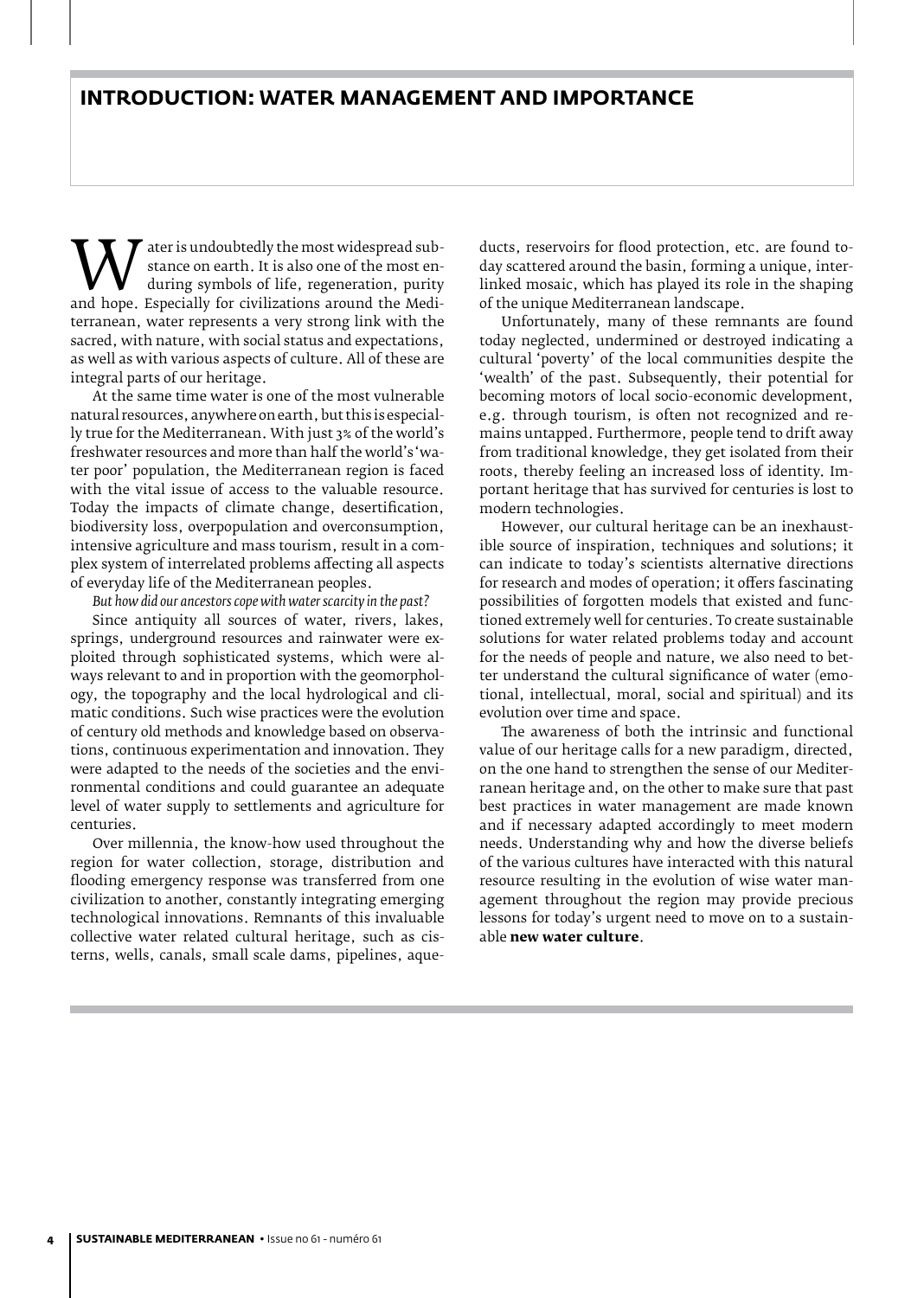### **About the HYDRIA project**

The HTDRIA project uses water as a vehicle to un-<br>fold the diverse, yet common, tangible and intan-<br>gible Mediterranean cultural heritage, through<br>reviving some representative ancient water management<br>visions concents and fold the diverse, yet common, tangible and intangible Mediterranean cultural heritage, through visions, concepts and techniques of the distant and more recent past.

The project aims to shed light on cases demonstrating the wisdom of our ancestors, which evolved hand-inhand with the environment, or, on cases when the lack of respect for water (and geo-climatic peculiarities) resulted in catastrophic implications for societies. Moreover, the project aims to demonstrate that this past wisdom in water collection, storage and transfer if properly combined with modern technological innovations can help address today's needs without imposing on the environment. Influencing peoples' water consumption behaviour and water management practices and making them more sustainable is an indirect long-term goal of the project.

The project endorses several case studies from Mediterranean countries. These are presented in the bilingual HYDRIA website (www.hydriaproject.net English and Arabic) via a series of texts, photographic material, as well as animations to explain the operation of complex water works. The cultural elements that depict how societies evolved around the water resources are also described, as well as the current status of the remnants. References and internet links are proposed for the interested readers.

HYDRIA targets primarily citizens of the Mediterranean countries, particularly young people and the formal and non formal educational community. Through the description of the case studies the project highlights the role of young citizens today, as water consumers and makes them reflect, and why not, adjust the way they use water to more sustainable patterns.

The project was led by the MIO-ECSDE/MEdIES Secretariat. The partners of the project are from 6 Mediterranean countries, as follows:

- • CYPRUS: The Municipality of Larnaca
- **EGYPT: The Arab Office for Youth & Environment** (AOYE)
- GREECE: (1) MOnuMENTA (2) The "Minoan Roads" Project (3) MIO-ECSDE / MEdIES
- • ITALY: Istituto per l'Ambiente e l'Educazione Scholé Futuro (ScholÉ)
- JORDAN: Land and Human to Advocate Progress (LHAP)
- • MOROCCO: Club Marocain de l'éducation en matière de Population et d'Environnement (CMEPE)

The HYDRIA project lasted from 01/11/2008 to 30/12/2009 and closed with the launching of the website. It was funded by the UNESCO Participation Programme, MIO-ECSDE (through its annual funding from the European Commission - DG ENV) and GWP-Med. In the beginning a scientific team with experts from all partners was set up. This team nominated the case studies or water-sites in their respective countries that were in line with the scope and objectives of HYDRIA, and collected reference material such as texts, photos, videos, etc.

An experts meeting was held in Athens in April 2009 during which these cases were discussed in plenary and the way of presenting them in the website was decided. Following the finalisation of the texts by the experts, the web designer team started to develop the website as well as the animations that explain how certain water works function. Meanwhile all texts were translated into the Arabic language. The English version of the website went online on 31/12/2009, and a few weeks later its Arabic version followed.

The HYDRIA project is in line with the overall policy of MIO-ECSDE and MEdIES and closely linked to other initiatives such as: (i) the "water in the Mediterranean" educational material prepared in 8 Mediterranean languages and disseminated in various countries; (ii) the "Gift of Rain" project of MIO-ECSDE and GWP-Med that entails construction or repair of rainwater cisterns in public buildings in several of the Cyclades islands, as well as an educational material for Greek students. Read more at www.medies.net.

For more information on HYDRIA please contact the MIO-ECSDE and MEdIES Secretariat: Responsible Programme officer: Ms Iro Alampei (alampei@mio-ecsde.org)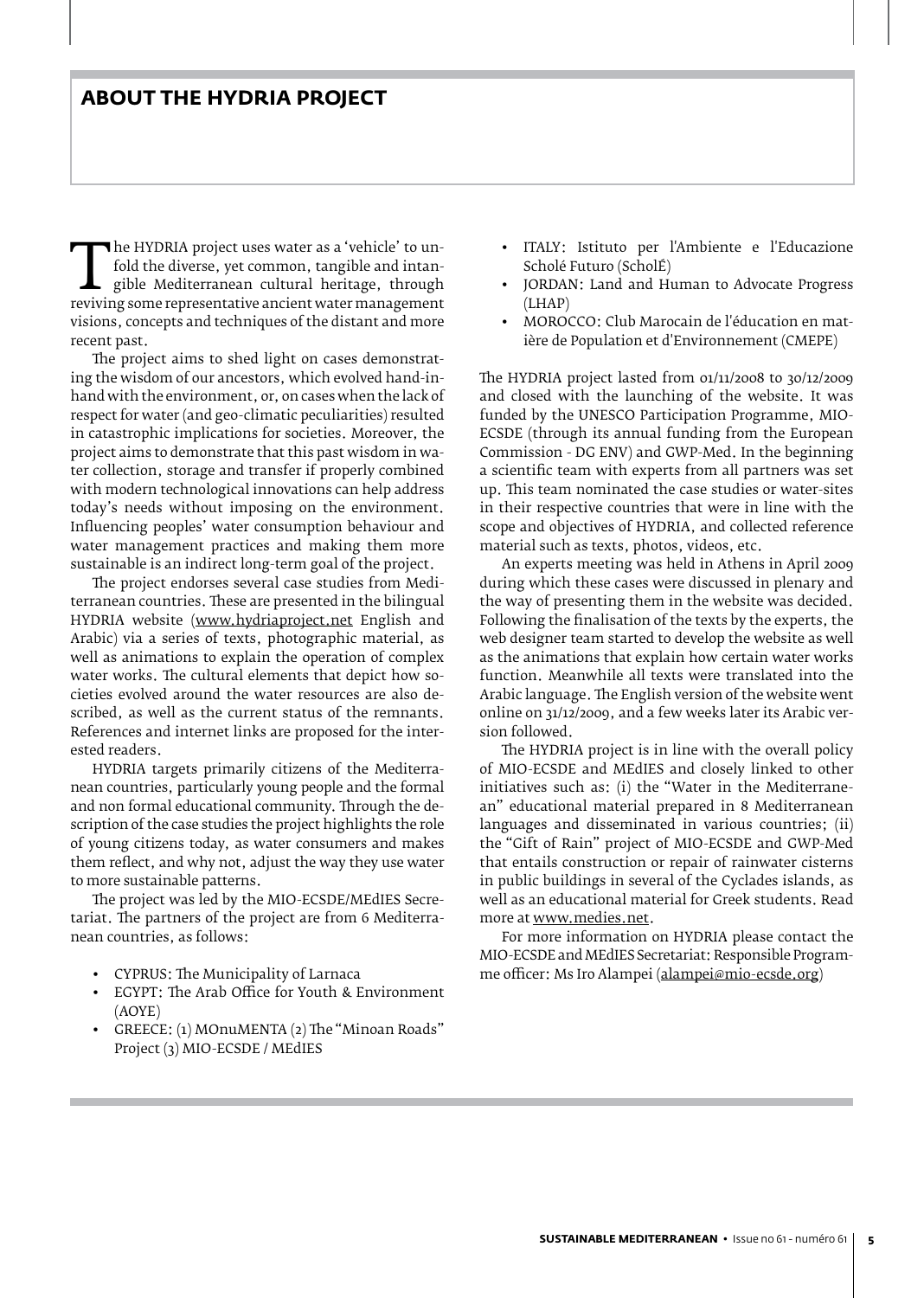### **CYPRUS, the Municipality of Larnaca**

*Role in HYDRIA: Responsible for the development of the content of the case study entitled "aqueducts and water wisdom in the ancient town of Larnaca"* 

*Expert/Author: Mr Alexis Michaelides, Deputy Mayor of Larnaca, writer and independent researcher*

The Municipality of Larnaca is among the three oldest local government organizations of Cyprus. Its life started in the middle 19<sup>th</sup> century towards the end of the Ottoman rule of Cyprus. At the end of the same century the British Colonial Government of Cyprus enacted the first law establishing democratic municipalities in all large urban centers of Cyprus. The Cypriot municipalities were re-established with the 1960 Constitution that founded the Cyprus Republic. Several revision laws of the Cyprus Parliament modernized and enlarged the domain of their responsibilities.

Today, the Municipality of Larnaca is also part of the Larnaca Water Board, responsible for the supply and distribution of potable water to the wider metropolitan area of Larnaca. It is also part of the Larnaca Sewerage Board, responsible for the collection, recycling, purification and re-use of sewage waters. The Larnaca Sewage Board (LSB) is together with the Municipality, responsible for the drainage of rain water. Currently (2009), the LSB is carrying out a 40 million Euros system expansion to cover the recycling and purification within the municipal boundaries and of 7 nearby villages, which are fast growing into urban areas. In 2008 the 3 km, long drainage system of "Spyros Kyprianou Avenue" was completed at the cost of 30 million Euros (with a 4 lanes road on top of it), freeing the town of the very frequent urban floods.

**Contacts**: Head offices of the Larnaca Municipality: 46, Athens Avenue, Larnaca, T: 0035724653333; E: municipality@larnaka.com

### **EGYPT: The Arab Office for Youth & Environment (AOYE)**

### *Role in HYDRIA: Responsible for the Arabic translation Translator: Mr Essam Nada*

AOYE is an NGO working in the field of Environment and Sustainable Developmental on the National, Arab, Mediterranean and International levels. It was established in December 1978 to promote the awareness of environmental issues and active stewardship for the environment in Egypt, the Arab Nations and the world beyond.

Since then it has trained thousands of youths and adults through environmental camps, scientific symposia and special community projects.

AOYE is the Secretariat of the "Arab Network for Environment and Development" (RAED), which involves more than 100 NGOs from Arab countries who share their experiences and exchange information on environmental and developmental issues in the Middle East. As the Secretariat of RAED, AOYE is responsible for publishing and printing a monthly newsletter titled *Montada El-Biah*. AOYE is also a member organisation of MIO-ECSDE.

**Contacts**: Mr Essam Nada, T: 20-2-5161519 /5161245, F: 20- 2-5162961; Masaken Masr Lel-Taameer; E: aoye@link.net, W: www.aoye.org. Address: Zahraa El-Maadi St., Masaken Masr Lel-Taameer, Building # 3 A, Cairo, Egypt

### **GREECE: MOnuMENTA**

*Role in HYDRIA: Responsible for the development of the content of the case studies entitled "The Peisistratid Aqueduct, Athens"; "The small river Eridanos, Athens"; "The Ancient Agora Hydraulic works, Athens"; "The springs and fountains of the Acropolis hill" and all case studies for Naxos island: "The ancient aqueduct of Flerio", "Watermills of Naxos"; "Cisterns of Naxos"; "Traditional cisterns of Naxos"; "The contemporary containment dams of Apeiranthos, Naxos" General Editor: Ms Irini Gratsia, archaeologist Investigators: Ms Dafni Papadopoulou, civil engineer; Mr Stelios Lekakis, archaeologist; Ms Irini Gratsia, archaeologist Text: Ms Dafni Papadopoulou, civil engineer*

MOnuMENTA is a non-profit civil company for the protection of the natural and architectural heritage of Greece and Cyprus, created in 2006 by a team of archaeologists, architects and environmentalists wishing to contribute to the protection and the equitable management of the natural and architectural wealth of the two countries.

Its activities include the publication of the electronic magazine MOnuMENTA (www.monumenta.org), programmes for informing the public and students, interventions for the rescue of monuments in danger, organisation of events, publications, etc.

The programme"Local Communities and Monuments", applied in various parts of Greece, aims so that the citizens themselves act for the protection of the natural and manmade environment of their region, and explores the relation between local communities around the world with their cultural and natural heritage.

**Contacts**: E: info@monumenta.org (Ms Irini Gratsia or Ms Maria Konioti) W: www.monumenta.org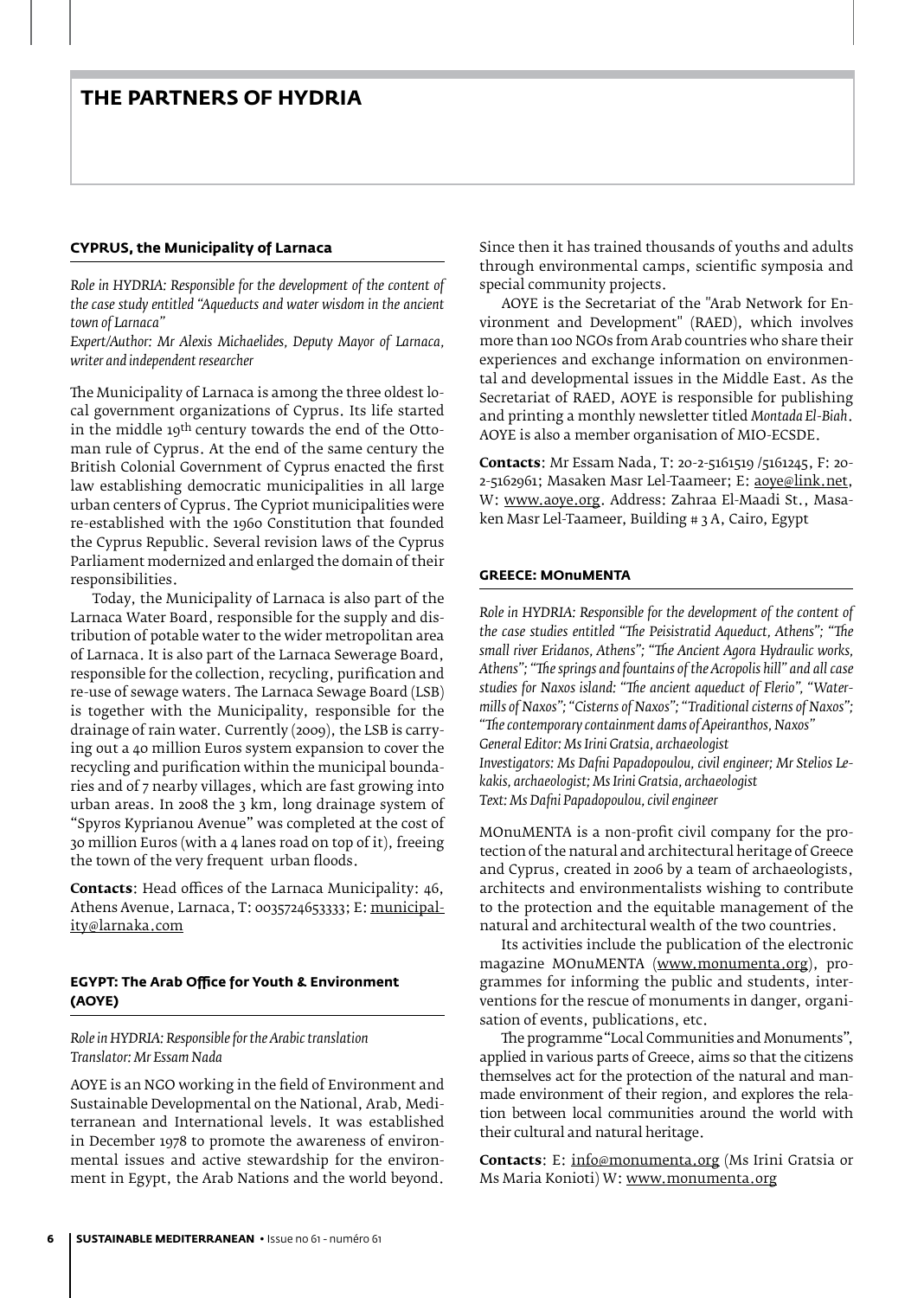### **GREECE: The "Minoan Roads" Project**

*Role in HYDRIA: Responsible for the development of the content of the case study entitled "Water Management in Prehistoric Crete: The case of Choiromandres, Zakros" General Editor: Dr Stella Chryssoulaki, archaeologist Text: Ms Christine Katsavou, archaeologist*

Minoan Roads is a research project conducted under the Directorate of Prehistoric and Classical Antiquities of the General Directorate of Antiquities and Cultural Heritage of the Hellenic Ministry of Culture and Tourism.

The Minoan Roads Project aims to investigate the overland communications in Minoan Crete, comprising the detection, recording and study of the natural communication axes and the ancient built roads, as well as the sites linked with them. Furthermore, the Project also aims at establishing the settlement patterns and the types of habitation in the rural hinterland of Crete.

Running since 1985, Minoan Roads focuses its research on the easternmost part of Crete, the Prefecture of Lasithi, conducting both surface surveys and excavations at selected sites, while fieldwork has also been carried out in other regions of the island.

The project is directed by Dr Stella Chryssoulaki, archaeologist, Head of the Educational Programs and Communications Department of the Directorate of Museums, Exhibitions and Educational Programs of the Hellenic Ministry of Culture and Tourism. Dr Leonidas Vokotopoulos, archaeologist, is in charge of the surface surveys and studies the finds from the excavated sites.

### **Contacts**: "Minoan Roads" Project

Hellenic Ministry of Culture and Tourism, General Directorate of Antiquities and Cultural Heritage Directorate of prehistoric and classical antiquities: 9, Prytaneiou str., 105 56, Athens, GREECE; T: +30 3251787 F: +30 3310474; E: tepe.dmeep@culture.gr

### **GREECE: MIO-ECSDE / MEdIES**

*Role in HYDRIA: Project Leader, responsible for the overall implementation, communication, finances, etc. Responsible officer: Ms Iro Alampei* 

The "Mediterranean Information Office for Environment, Culture and Sustainable Development" is a Federation of Mediterranean NGOs for Environment and Development, acting as a technical and political platform for the intervention of Civil Society in the Mediterranean scene. In co-operation with Governments, Intergovernmental and other Organisations and socio-economic partners, MIO-ECSDE plays an active role in the development of policies, the protection of the environment and the promotion of the sustainable development of the Mediterranean countries and of the region as a whole.

Especially in the sector of "Education for Sustainable Development" (ESD) and Intercultural Education, MIO-ECSDE has been coordinating the MEdIES Initiative since 2002 (www.medies.net), through a series of activi-

ties aimed to support the educational community of the Mediterranean, such as preparation of educational material and circulation in various languages, organisation of teachers seminars, organisation of teacher and youth exchanges, etc.

MIO-ECSDE, through MEdIES is the lead organisation of the Hydria project, and will certainly aim to expand this important project to other Mediterranean countries and case studies.

**Contacts**: MIO-ECSDE / MEdIES: 12, Kyrristou str. 105 56, Athens GREECE; T: + 30 210 3247490; F: +30 210 3317127; E: info@mio-ecsde.org, info@medies.net; W: www.mioecsde.org, www.medies.net

### **ITALY: Istituto per l'Ambiente e l'Educazione Scholé Futuro (ScholÉ)**

*Role in HYDRIA: Responsible for the development of the content of the case study entitled "Water management in Ventotene Island" Expert/ Author: Ms Patrizia Bonelli*

The Institute for Environment and Education Scholé Futuro is a non profit cultural association, set in many Italian regions. The Institute was founded in 1982 and its main purpose is to develop environmental preservation through different activities such as research, cultural promotion, planning, training and consulting (focusing mainly on education on environment and sustainable development).

Information dissemination is pursued through the publication of books, CD-Rom and a monthly publication *.eco, Sustainable Education*, the first and only Italian magazine for environmental education.

Scholé Futuro is involved in many projects on knowledge and promotion of cultural and environmental patrimony, on cultural and scientific communication, on research related to environmental education and sustainable development. In particular the Institute is part of networks at international and European level and hosts the WEEC – World Environmental Education Congresses - Permanent Secretariat. It is also partner association of the Italian Ministry of Environment in the Task Force on Sustainable Consumption.

**Contacts**: ScholÉ, Via Bligny 15, 10122 Torino; T/F: 0114366522; E: schole@schole.it W: www.educazionesostenibile.it

### **JORDAN: Land and Human to Advocate Progress (LHAP)**

*Role in HYDRIA: Responsible for the development of the content of the case study entitled "The Water System of the Qatraneh Site" Expert/ Author: Mr Ziyad Allawneh*

Founded in 2000 as a non-profit making, private organization, the Land and Human to Advocate Progress (LHAP) serves as a consulting and partner organization to influ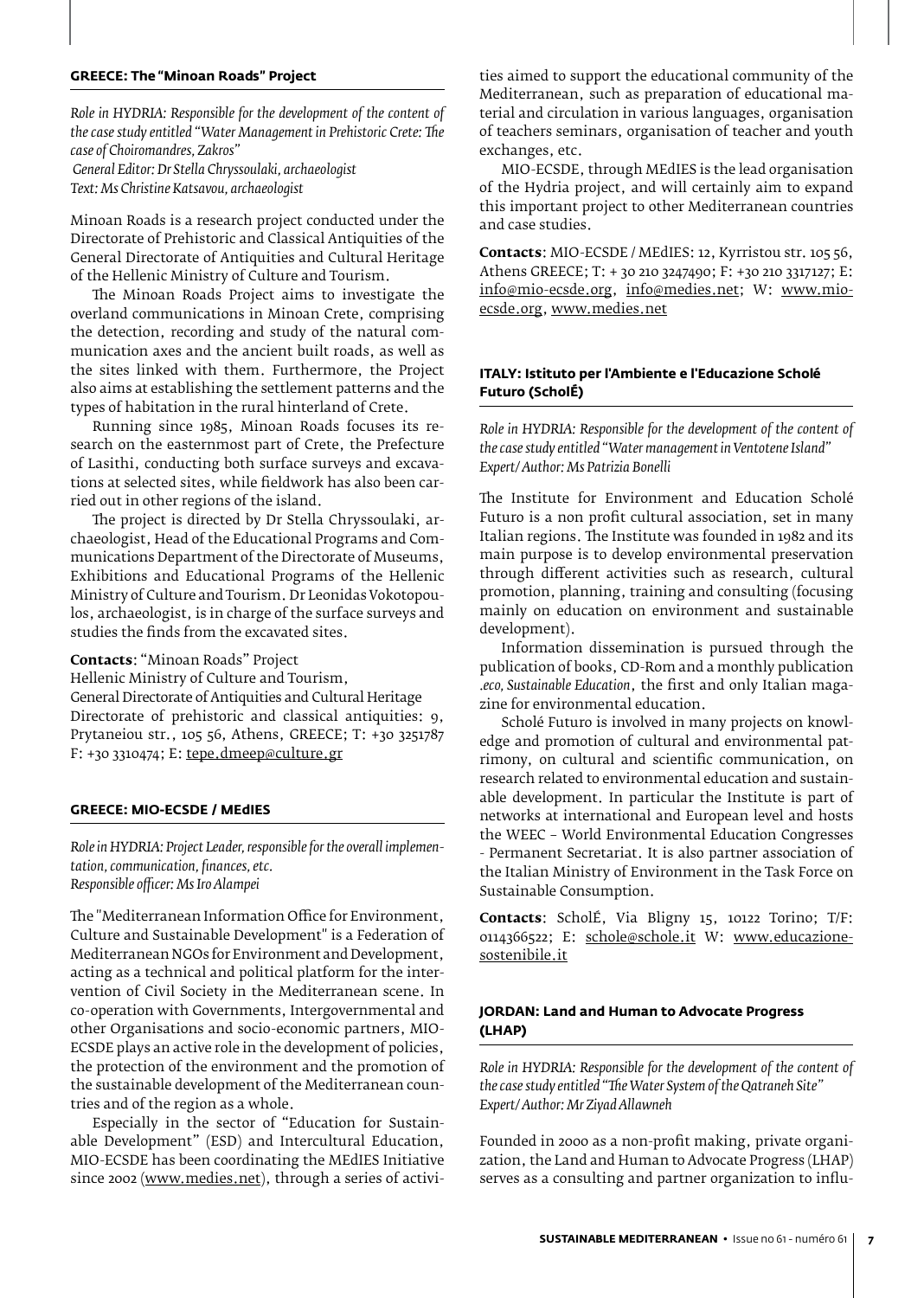ence, encourage and assist local communities throughout Jordan to ensure a better management on natural resources in a sound and ecologically sustainable manner. LHAP hosts in its office the Mediterranean Ecological Media Network (MedEcomedia), a network designed to enhance the capacity of environmental media in covering and communicating priority information at local, national, and regional level.

LHAP also hosts the "Arab Network for Environment and Development" (RAED) - Jordan Branch, the umbrella for the Arab environment and sustainable development NGOs. LHAP is comprised of bodies that work to fulfil its objectives such as a Network of Experts, Youth for Sustainable Development and Media for Sustainable Development. LHAP is a full member of MIO-ECSDE and a partner of MEdIES.

**Contacts**: P.O. Box 340636, Amman 11134, JORDAN; E: lhap@cyberia.jo

### **MOROCCO: Club Marocain de l'éducation en matière de Population et d'Environnement (CMEPE)**

*Role in HYDRIA: Responsible for the development of the content of the case study entitled "Traditional water management in arid and semi arid areas: Case studies of the Gheris oasis and the Figuig oasis" Expert/ Author: Mr Mohamed Jamal Eddine*

**Contacts**: B.P 1072 Rabat- Morocco; T: 00212661546594; F: 00212537717513; E: cmepe2000@yahoo.fr

### **Browsing options in www.hydriaproject.net**

#### **Browsing by Place, Type and Time**

The site is constructed so that the reader can navigate through the case studies using three criteria, either PLACE, TIME, or TYPE of hydraulic work, with multiple interlinks amongst them. The logic behind the construction of the site allows for its potential future enrichment with more cases that may be in consistency with the ones that are already there.

The template for navigation by PLACE is a google map, where the user may browse in the Mediterranean region and trace all the case studies, using the familiar tools of the google browser. Short texts and characteristic photos are included in each case study.

Another interesting feature is the TIMELINE, depicting all case studies and their evolution by including certain milestones in each. This option gives a holistic picture of how various types of water management systems evolved throughout the Mediterranean starting from 3500 BC to date and gives the user the opportunity to compare the technologies that existed around the Mediterranean in various historic periods.

In browsing by TYPE, the hydraulic works are grouped in two categories, the *large scale works*, where the hydraulic operation is at the level of a settlement, a city or greater (includes the Aqueducts, the Foggaras, River management works, etc.) and the *small scale works* for which the operation is at the level of a house or a complex of buildings (including small dams & terraces, cisterns, wells, watermills, etc.).



The hydria project homepage in the Arabic language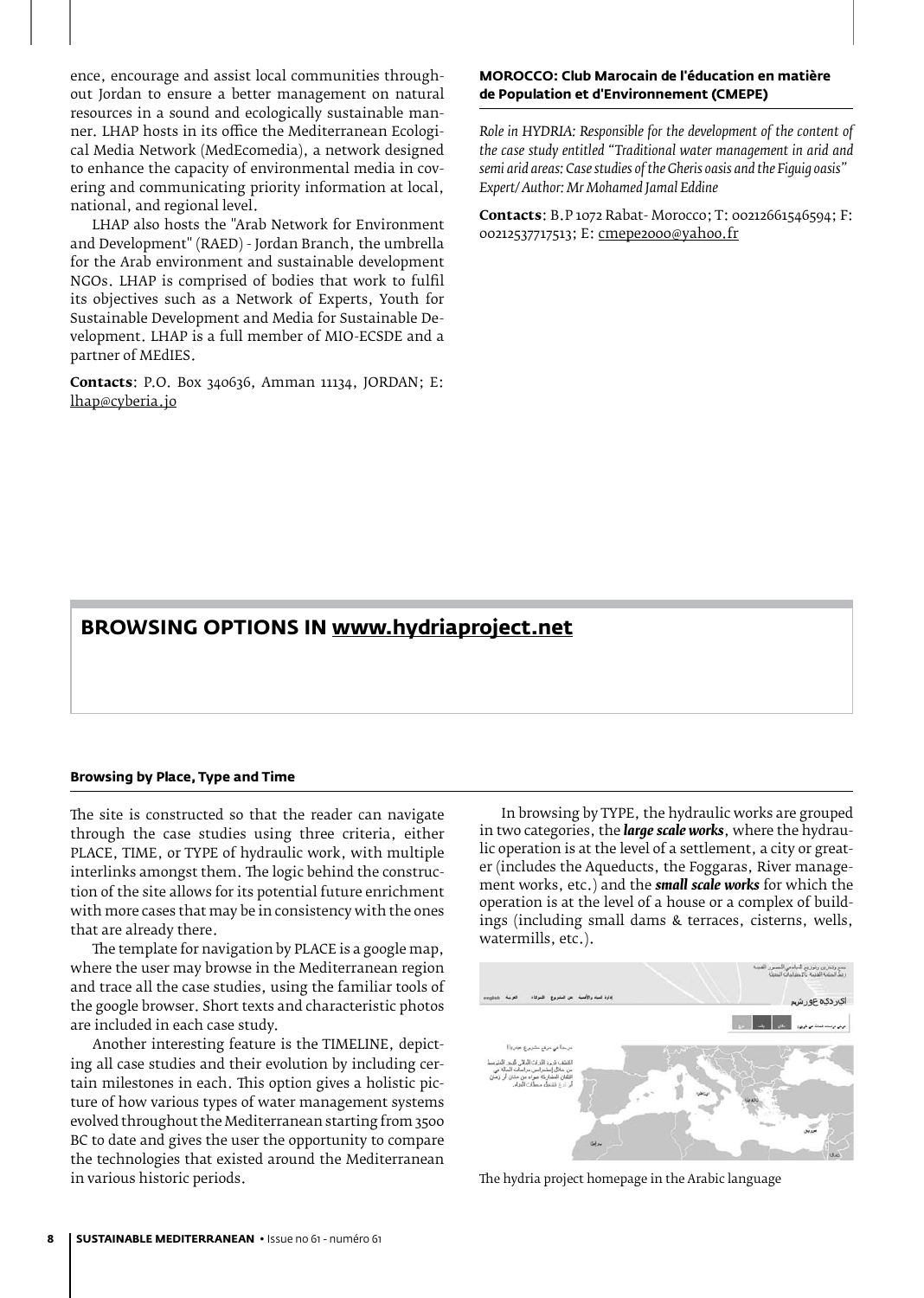#### **Presentation of documents**

The description of the case studies is done in a uniform way through certain fixed paragraphs (TABs). These may not be applicable for the content of all cases, but it works for most of them. To support the reader, an **eglossary** of key-terms has also been developed. The categorisation of the texts in TABs is presented in table 1.

| <b>IMPORTANCE</b>                                                                                                                                                                                                                                         | <b>SETTING</b>                                                                                                                                                                                                                                  | <b>WATER</b><br><b>WORKS</b>                                                                                                                                                               | <b>PEOPLE /</b><br><b>CULTURE</b>                                                                                                                                                                                                                                                                                          | <b>PRESENT</b><br><b>STATUS</b>                                                                                                                                                                                                                                                                                          | <b>TIMELINE</b>                                                                                                    | <b>CREDITS</b>                                                                                                                                             | <b>APPENDIX</b>                                                                                                                 |
|-----------------------------------------------------------------------------------------------------------------------------------------------------------------------------------------------------------------------------------------------------------|-------------------------------------------------------------------------------------------------------------------------------------------------------------------------------------------------------------------------------------------------|--------------------------------------------------------------------------------------------------------------------------------------------------------------------------------------------|----------------------------------------------------------------------------------------------------------------------------------------------------------------------------------------------------------------------------------------------------------------------------------------------------------------------------|--------------------------------------------------------------------------------------------------------------------------------------------------------------------------------------------------------------------------------------------------------------------------------------------------------------------------|--------------------------------------------------------------------------------------------------------------------|------------------------------------------------------------------------------------------------------------------------------------------------------------|---------------------------------------------------------------------------------------------------------------------------------|
| This is an<br>introductory<br>paragraph that<br>explains why<br>the particular<br>water work<br>is selected for<br>the HYDRIA<br>website, its rel-<br>evance and im-<br>portance. The<br>most charac-<br>teristic photos<br>or diagrams are<br>shown here | The topo-<br>graphic and<br>qeomorpho-<br>logic setting of<br>the water work<br>is presented.<br>as well as data<br>on the water<br>availability in<br>the particular<br>region, etc.<br>Maps and<br>diagrams are<br>included where<br>relevant | This section de-<br>scribes in detail<br>the hydraulic<br>system, how it<br>was built and<br>maintained.<br>how it used to<br>operate, when<br>and why it<br>ceased to func-<br>tion, etc. | This paragraph<br>presents the<br>social, cultural<br>and economic<br>dimensions of<br>each case study.<br>meaning the<br>way societies<br>evolved around<br>the water<br>sources, how<br>they used, mis-<br>used or abused<br>them, how<br>water availabil-<br>ity determined<br>economic<br>and societal<br>growth, etc. | The current<br>status of the<br>water remnant<br>is described.<br>including useful<br>information for<br>the potential<br>visitor. Whether<br>an archaeo-<br>logical site, a<br>monument or<br>a museum, the<br>contact details<br>of the authority<br>that is respon-<br>sible for the site<br>today are also<br>given. | The history or<br>evolution of the<br>operation of<br>the water work<br>is presented<br>by means of<br>milestones. | Presents the<br>team of authors<br>for each case<br>study and<br>their contact<br>details, as well<br>as suggested<br>bibliography for<br>further reading. | This paragraph<br>contains any<br>information<br>and data that<br>cannot be<br>categorized in<br>the above-men-<br>tioned TABs. |

Table 1: Types of information included in the hydria project

### **The animations**

In the hydria project four high quality 2D animations have been developed to explain the function of complex water works. They are complementary to the descriptive texts. The user may play them, or certain parts of them, zoom into them, etc. The animations describe:

- a. The function of a prehistoric dam in the Island of Crete, Greece, that was used to irrigate cultivations through a series of built terraces.
- b. The function of a contemporary watermill in Naxos Island, Greece, used to grind grain that was in use until the 1960s.
- c. The water management system of Ventotene Island in Italy that was built by the Romans in the 1st century BC. The system harvested rainwater by combining an aqueduct and cisterns, thus ensuring watersufficiency to the small Island.
- d. The ingenious and wise way of construction, operation and maintenance of a typical *foggara* in Morocco (Gheris and Figuig oasis).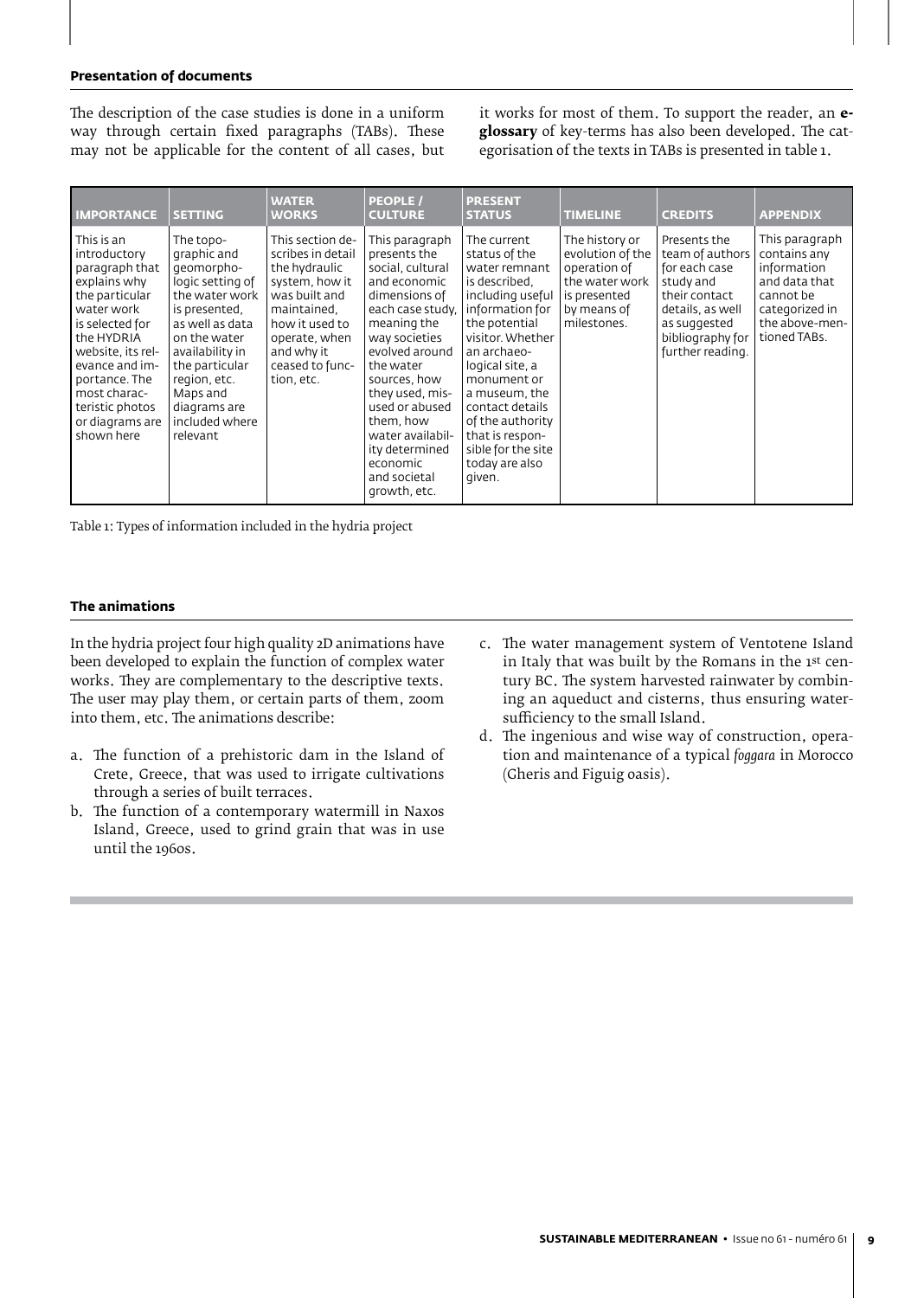### **Cyprus: aqueducts and water wisdom in the ancient town of Larnaca**

Only a part of the case study is presented here. Read the full story with photos, etc. at www.hydriaproject.net

Figure throughout its history has been known for its<br>
frequent and long droughts and low rainfall levels<br>
that cause severe water scarcity. This case study ex-<br>
amines the water management systems developed in an-<br>
tiquity frequent and long droughts and low rainfall levels that cause severe water scarcity. This case study extiquity in Larnaca city, situated on the south coast of Cyprus, an area that has been inhabited since the beginning of the 2nd millennium BC. The site for building the city was selected due to its excellent natural port facilities and because of its proximity to the great civilizations of the Bronze Age. It was certainly not chosen on the premise of water availability, however important a factor this was for the establishment of early settlements. So, although Larnaca soon became the island's major port facilitating all import and export trade, its inhabitants, have always had to deal with water scarcity. Since antiquity and up until today they have constantly needed to find ways to secure water for their ever growing needs.

*The city has survived on exactly the same dry site without any interruption for 4000 years. This record is partly due to the excellent water wisdom its local authorities were compelled to develop through the ages.*

*The early settlement wells*: As the early settlements of the 2nd millennium BC started to grow so did the need for water. Due to the absence of any major stream in the area, these early settlers dug their own **wells**, remnants of which can be found today. Such wells seem to have existed in almost every house and public building, some surrounded by sacred gardens and/or crops (signs of intensive cultivation).

In the beginning, water supply from the wells was sufficient to cover the needs of the population. However, overconsumption for agriculture and the ensuing need to dig deeper wells caused a serious problem to the water quality, as these settlements were very near the sea.

The city's population increased by the end of the 2<sup>nd</sup> millennium BC, while to defend itself from neighbouring powers the local authorities built city walls around the 13th century BC. By the end of the 12th century BC the Mycenaean Greeks took over the city and constructed"cyclopean" walls (so called because of the very large stones used). During Archaic Times (700-480 BC), the city's population kept growing mainly due to the arrival of large numbers of Phoenicians from nearby Sidon. This new demographic reality obliged the population to use a new method of water storage in underground *argil sealed cisterns*. These underground cisterns were fed by rain and nearby wells.

*The ancient aqueduct*: An inscription on a tomb of the Archaic Period (700-480 BC) found in the Kition cemetery of the same period, refers to the king's "Minister", who

was responsible for the water supply of the kingdom, a title held by his family, according to the inscription, for 6 generations before him! Therefore, organised, efficient and institutionalised management of the city's water resources can be traced even before the Archaic Period.

Severe scarcity of water obliged the kingdom and its water Minister to import the wisdom and experience of nearby civilizations such as transporting water to the walled city from remote sources. During the Persian rule of Cyprus (546-335 BC), the technology of Persian Qanats has been introduced. This sophisticated system brought sufficient quantities of water from sources outside the city walls. The end part of the extensive Persian qanat discovered in the ancient port of classical Larnaca (480- 300 BC) is exhibited today.

In the book "Acts of Saint Barnabas" of Evangelist Mark, a detailed account of his visit to Larnaca is included (45 AD) as well as his short rest at the public aqueduct. The city was then densely populated and public aqueducts were a necessity that the Romans and later the Byzantines systematically financed and encouraged.

*Local water genius*: Archaeological findings of Roman Larnaca show extensive distribution networks made of clay pipes that carried water over small valleys and hills! At least one distribution line was found which transported water from a higher source through a valley and over a hill to the town of Larnaca. Hydraulic wisdom preexisted Pascal in Larnaca?

In Medieval times, according to the chronicle of "Leontios Machairas" written in the 14th century AD, *grain mills* operated in Larnaca, and Luzinian King Peter I used them to supply his army and fleet with flour. It is assumed that these grain mills worked on the same main Persian qanat, after having been repaired.

This Persian Qanat was still in use during Venetian times (1486-1570 AD) as proven by documents of the Venetian Archives, describing a project for the re-routing of the aqueduct so that it would not end up in the salt-lake. This was necessary as salt production, which was an important source of income, was negatively affected by the incoming water, delaying the drying and evaporation process.

*The ottoman aqueduct*: In Ottoman times (1571-1878) Larnaca, once again, became the main port and most populated centre of Cyprus. One of the governors at the time was Abu Imbrahim, known as Bekir Pasha (1746- 1748), who constructed an aqueduct for Larnaca. It was a 15 km long water supply system (7 km underground and 8 km above ground level). The underground part (survives today) was based on the Persian qanats technology and the above ground arched aqueduct passed over three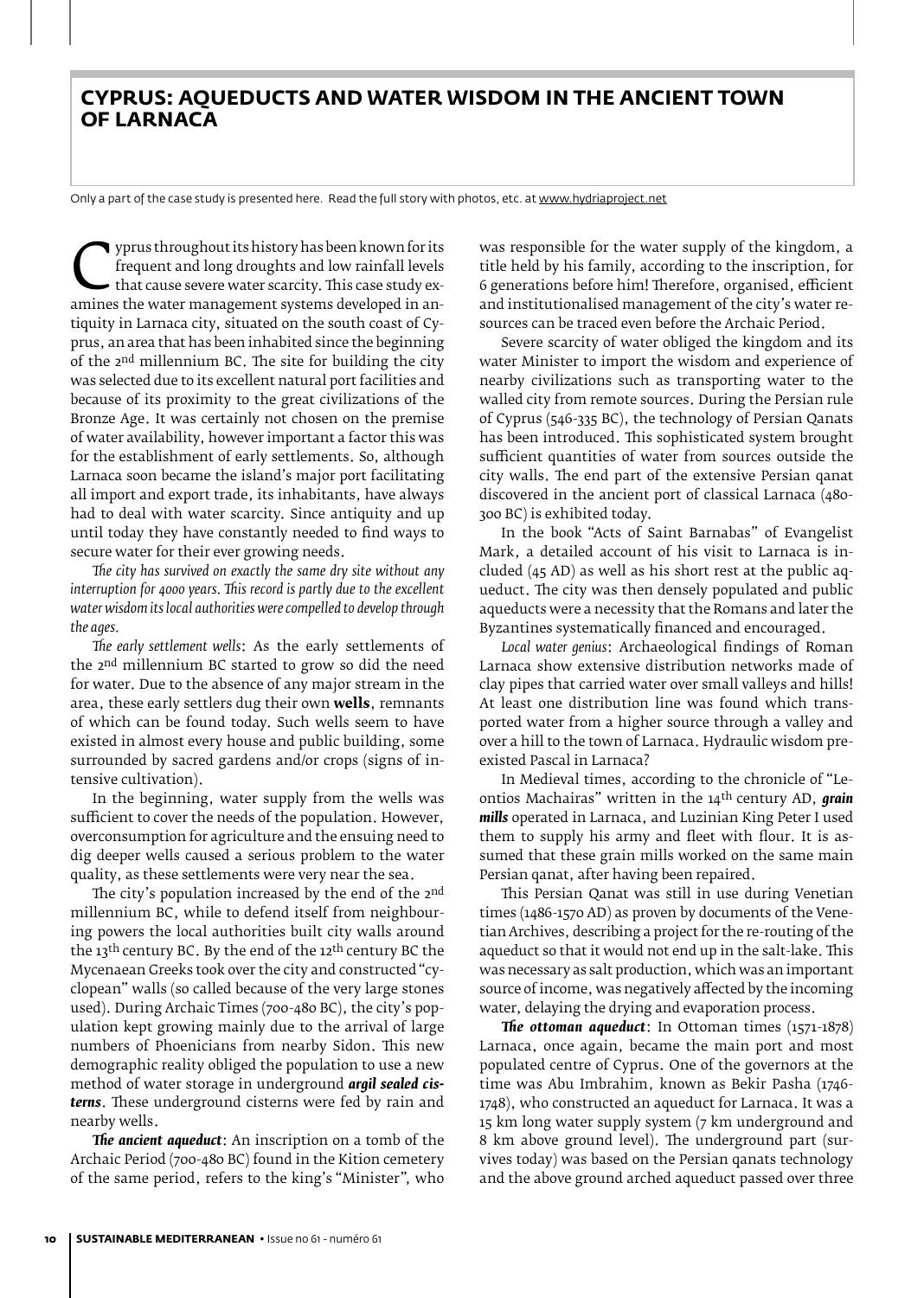

The 1st (higher) and the 3rd (lower) series of arches of the old aqueduct of Larnaca

small valleys before reaching the city (all 3 series survive today). The aqueduct powered 2 grain mills along its way and supplied 7 public city fountains with running water, 2 of which exist today. These installations comprise a monument of collective historic water wisdom.

*Present status*: The aqueduct and the mills were in operation till the early 1950s when pumps and modern water

distribution systems were installed. The ancient water supply systems of Larnaca were permanently destroyed as over-pumping of water at the source of the aqueduct eventually lowered the water table and caused sea water intrusion. Unwise and unsustainable use of modern technology put an end to a reliable water supply system in Larnaca, which was functional for almost 2,500 years!

### **Greece: Water Management in Prehistoric Crete: The case of Choiromandres, Zakros**

Only a part of the case study is presented here. Read the full story with photos, etc. at www.hydriaproject.net

Valley of Choiromandres is at the end of the fertile depression of Zakros. The eastern side of the valley takes the form of a rocky ravine with a steep gradient. In winter-rainwater flows down the mountainous terrain ituated at the easternmost part of Crete, the small valley of *Choiromandres* is at the end of the fertile depression of Zakros. The eastern side of the valley winter, rainwater flows down the mountainous terrain, forming a raging torrent that runs along the slope, causing soil erosion, often with devastating consequences.

During the Minoan period, the locals attempted to regulate the rainwater flow by means of a hydraulic land

reclamation system, aimed at protecting arable land from the rush of water, while improving agricultural performance by using rain to water the crops. The excavation and surface survey conducted by the "Minoan Roads" Research Project have revealed the remains of *five ancient buildings*, as well as of *enclosures, terrace walls and two dams*. With the exception of a more recent building (4th century BC), the rest of the above date already from the 2nd millennium BC!



1. Minoan check dam & building of 4th century. BC; 2. Waterdiverting wall; 3. The lowest end of the water management system; 4. The guard-house.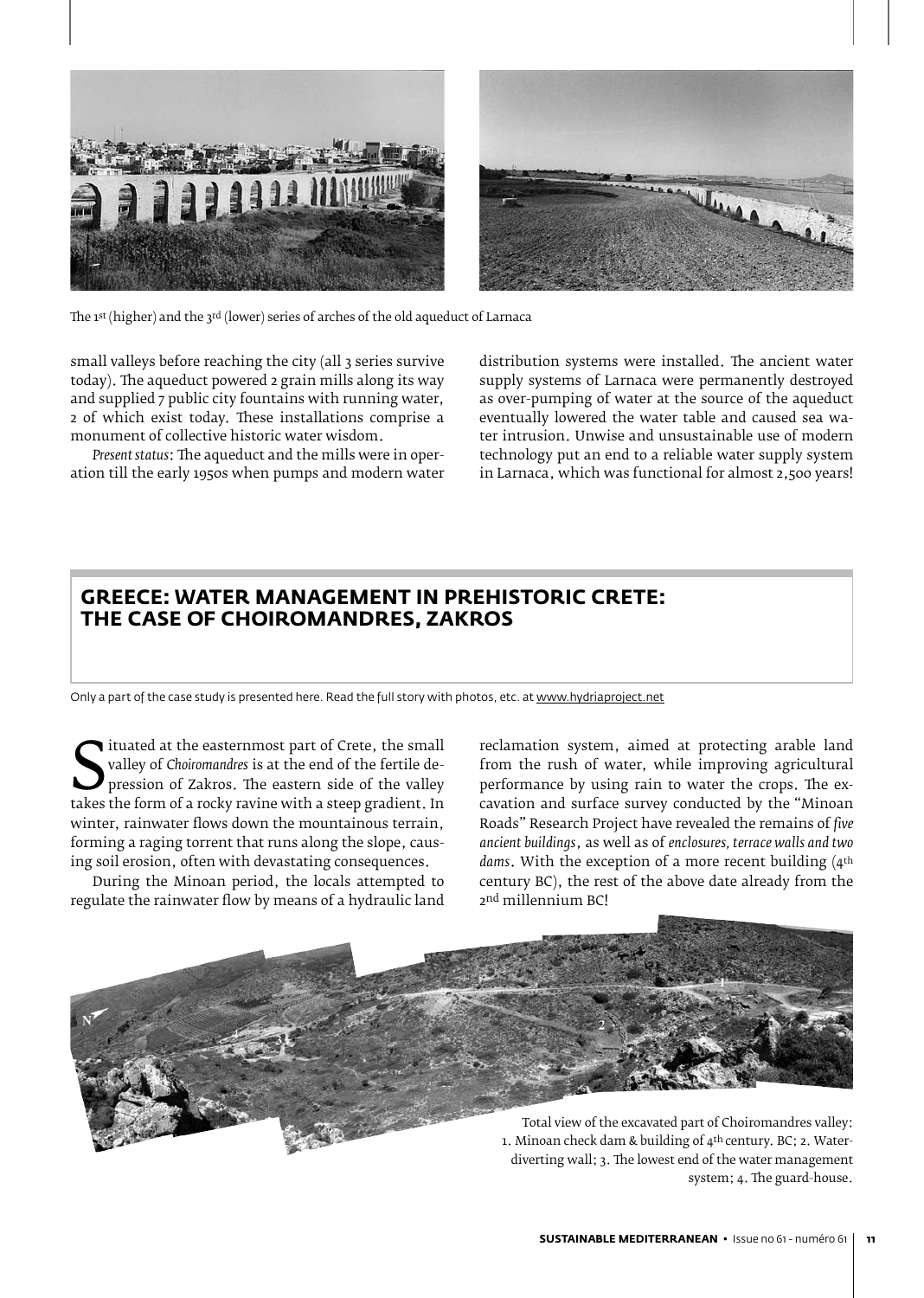*The water works*: In the *Old Palace Period* (1900 – 1700 BC), two walls were erected in the streambed at the upper end of the ravine, in an early attempt to keep the rushing water in check and to protect the sloping surface soil. Today, their remnants are approx. 0.70m high, considerably lower than the initial construction, as their building materials were used to construct another, larger wall at a later stage.

During the *New Palace Period* (1750 – 1450 BC), the subsequent wall was built in curved megalithic masonry. Currently, it has a length of 27m, and a height of 3.10m. As it traverses the streambed, it takes on the form of a checkdam that served to hold back the torrential downpour of rainwater, restrain it and slow it down. The wall is substantially thicker at its base, to ensure stability.

Inside the ravine, small walls were erected between protrusions of the bedrock, set up parallel or perpendicular to the water flow, forming a succession of small *vertical terraces*. These low walls were part of the management system designed to slow down the water and protect the constructions at the lower end of the ravine. It is possible that at periods of mild flow, small-scale manufacturing units exploited the water collected in the small cavities.

At the lower end of the ravine *three megalithic walls* of the New Palace Period were integrated into the complex mountainous hydraulic system that provided irrigation to the terraces in the valley. The most interesting part of the system is a wall, over 200m long and 1,20m high, which encloses an area of about 28.000 m<sup>2</sup> (W 14). This wall, which formed the lowest boundary of the entire system, crosses the axis of the valley, like the dam at the upper end of the ravine. It was the second line of defense against the swift flowing stream, serving as an interception dam, temporarily trapping rainwater that was slowed down previously by the upper dam. Two more walls possibly joined this great wall, complementing the system of mild water diffusion to the terraces for agricultural produce. Surplus water would seep through these walls to the adjacent *stepped terraces* providing moisture to their soil.



The check dam (W31) and the three megalithic walls (W14, W11 & W18) form part of the Minoan water management system of the valley. Water is represented in blue.

Minoan hydraulic land reclamation constructions were again in use for a short period during the  $4<sup>th</sup>$  century BC, as indicated by a carefully constructed *rectangular building* erected adjacently to the check-dam.

From an archaeological point of view, the particular water management system is an example of *large-scale public works in the Mediterranean in the Bronze Age*. This work, which served the local needs for many years, is one of the rare examples of Minoan land reclamation that have been brought to light, so far. Advanced land reclamation techniques are mostly documented in the Mycenaean world.

*Present status*: Oral testimonies of the inhabitants of Choiromandres valley attest to the existence of extensive fertile areas with carob trees (Ceratonia silica) up to the mid-20th century. The exploitation of carob trees was an important source of income for the people of Zakros. Carob pods were traditionally used as a natural sweetener and even today as feed for livestock, to produce alcoholic drinks, in the tanning and paper industry, etc. A serious flood in 1949 uprooted all trees in the valley!

Nowadays, in *Choiromandres*, the human factor has turned out to be the main cause of environmental disasters: extensive drilling for irrigation has resulted in severe depletion of the water reserves, while waste effluents from oil-factories contaminate surface and ground waters. Worse still, during the illegal construction of a rural road in 1993, very close to the Minoan check-dam at the upper end of the ravine, the dam was covered with debris, its small basin was filled with soil, and part of it was demolished!

Even so, the technical expertise of the 2nd millennium BC, acquired through the harmonious interaction of man and nature could serve as a prototype or at least an inspiration for contemporary applications, particularly in cases where the natural environment and climate is similar to that of the *Zakros* area (extended summer droughts and devastating winter torrents). Using contemporary materials and advanced techniques suitably adapted to local geomorphological features, and taking into account the needs of the local community, we could obtain results along these lines without recourse to energy intensive options.

The Ministry of Culture and Tourism and the Forest Authority of *Lasithi* are making concerted efforts to protect the area and the distinctive cultural character of the site, aspiring to grant *Choiromandres* the status of a visitable archaeological site open to the public. Environmentally friendly activities geared towards cultural tourism and ecotourism need to be sustained, as they will support the local community and raise awareness of the wider public about the need to preserve our cultural heritage.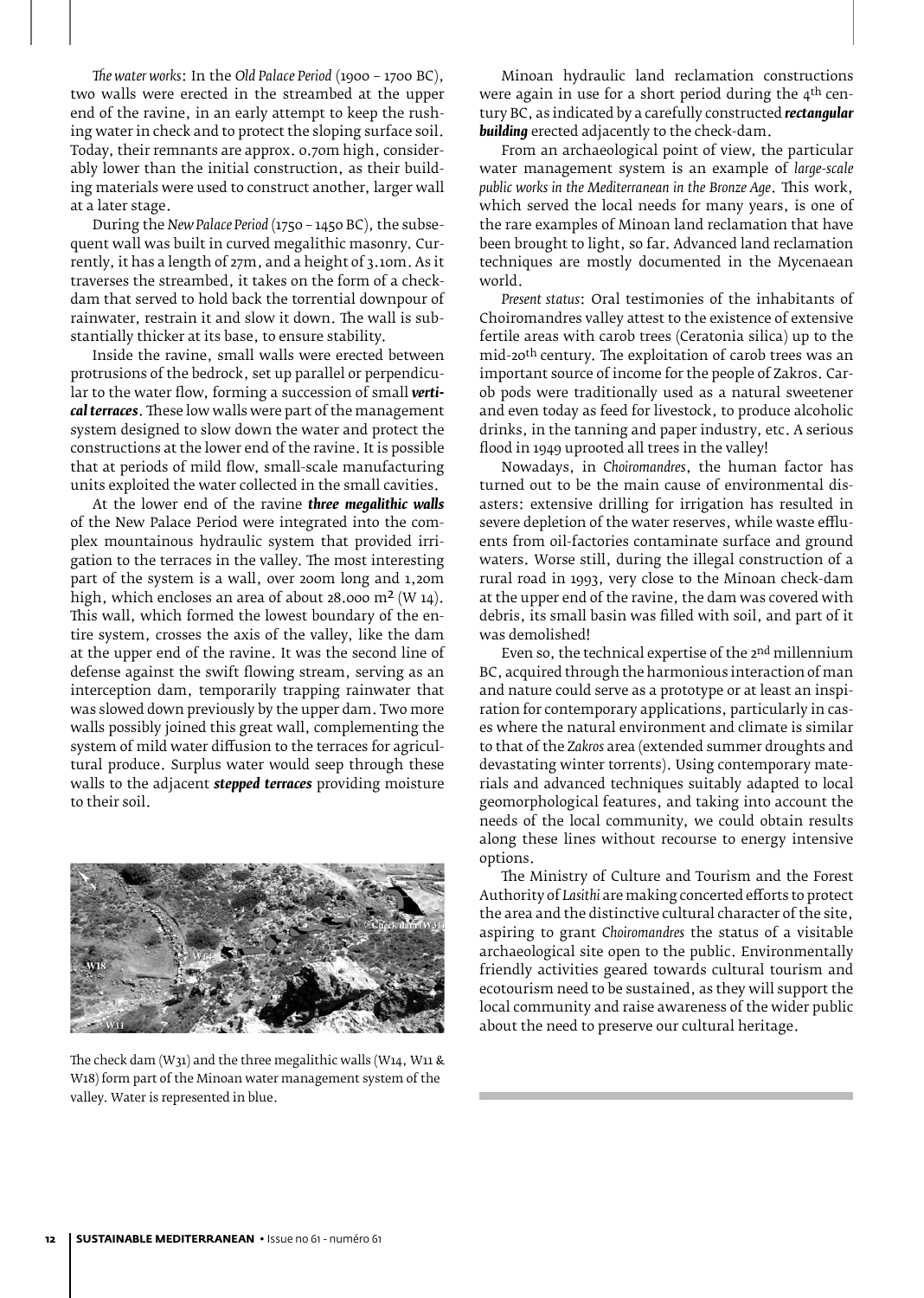### **Greece: Water Management in Ancient Athens**

Only a part of these case studies is presented here. Read the full story with photos, etc. at www.hydriaproject.net

#### **The Ancient Agora of Athens**

In ancient Athens, the *Agora* hosted the central administration, justice services and all trading activities. In the pre-classical era, it was the place where the ekklisia met. From the 8<sup>th</sup> up until the 3<sup>rd</sup> century BC, when it was completely destroyed by the Erouls, the *Agora* was a favourite spot for the Athenians, the place where all social and intellectual relations took place: the heart of the city.



Remnants of the southeast fountain, called *Enneakrounos* (="of nine spouts") in the Ancient Agora, dating from the second half of the 6th century BC

During this period various water-works were constructed in the Agora to facilitate the increasing needs of the population, not only for irrigation purposes but also for efficient drainage. These works, namely wells, cisterns, fountains, hydraulic and drainage works, etc. are presented in this case study. Some are described through simulation diagrams, but there are also quite a few photos of their remains, as they can be seen today, 2,500 years later, by the visitor who walks around the archaeological site of the Agora.

### **The Peisistratid Aqueduct of Athens**

The subterranean aqueduct of the tyrant Peisistratos is a typical example of water-supply facilities in Greek cities (i.e. Megara, Syracuse and Samos) during the archaic and classical period. For such semi-arid regions, it was all too natural for every city to ensure its own water supply system, as a basic feature of civilized life.

Yet, because of the continuous wars between ancient Greek cities, aqueducts used to be hidden and subterranean. During the 6<sup>th</sup> -5<sup>th</sup> century BC technologies relating to tunnelling methods improved, especially after the development of precise topographic measuring devices (refer to Eupalinos' aqueduct in Samos). During those centuries the industry of pipes, ceramic, stone and later of lead (in the Hellenistic period) flourished.

In this case study the Peisistratid aqueduct is presented. Because large parts of this aqueduct were discovered during the recent Athens Metro excavation, parts of the aqueduct are displayed today in various Metro stations of Athens.



Clay pipes of the Peisistratid aqueduct, exhibited in Evangelismos Metro Station.

### **The small river Eridanos of Athens**

*When the ancient bed of Eridanos River was located in 1993 by a radar sound system investigating Syntagma Square, as part of the Athens Metro works, the inhabitants of Athens were astonished to learn that there is a small river still flowing underneath the heart of the city.*

Eridanos was the third river of ancient Athens in terms of water flow. Actually, it was more like a gushing torrent which during the winter months would start from the south slope of Lecabettus hill reaching down to the Kerameikos valley. In this valley, already since prehistoric times, the inhabitants of the nearby settlement buried their dead on its banks and in the surrounding marshy area.

As the river often flooded, because of sudden torrential downpours from the surrounding hills, its riverbed was unstable, changing direction from time to time. This is why the Athenians attempted several times to control its riverbed, by enclosing it into built channels.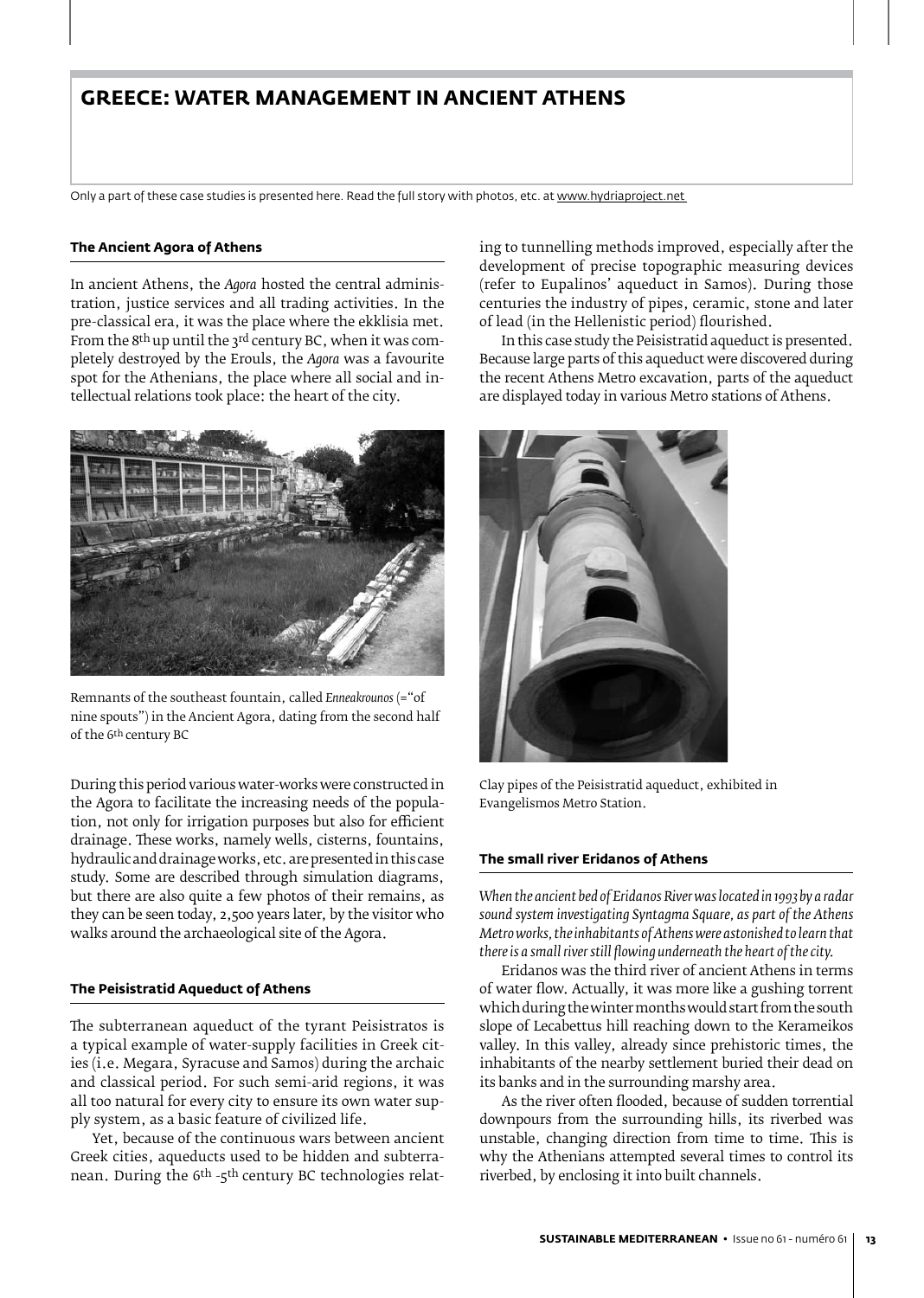Nowadays, Eridanos mainly runs underground, and has the size of a stream. However, its course can be traced in the Kerameikos archaeological site (flowing in open air); in Monastiraki Metro Station (flowing underground) and in Syntagma Metro Station (the cross section of the ancient riverbed is exhibited).



Vaulted chambers from the Roman times, as seen in the Monastiraki Metro station today. By the Roman period the Eridanos river was already a drain channel of Athens.

### **The Springs and Fountains of the Acropolis Hill**

The hill was first inhabited, sometime between 3500 and 3200 BC. The few remains and finds of this period testify that the first settlements were on, or very close to the rocky hill, which was later named Acropolis.

Of course water was the vital prerequisite for selecting the specific site to build the settlement and it was accessed by digging wells. It is estimated that in prehistoric times there existed 21 wells 3-4m deep, testifying to the rich water table. Later on, in the historic era several luxury fountains were built around the Acropolis hill, exploiting these underground streams that provided access to a safe water resource at times of siege, when the Athenians would gather behind the walls of the Acropolis. In this case study the following springs and fountains of the Acropolis are presented:

- 1. The *Klepsydra* **spring and fountain house** mentioned by many writers.
- 2. The *Asklepieion* **spring house**, which combines a spring and fountain at the healing house of Asklepios.
- 3. The *Mycenaean* **spring fountain**, which is linked with a heroic moment of Modern Greek History, when during the Nazi occupation (1941) two Greek students used the cave of the fountain as a secret passageway to reach the upper level of the Acropolis and take down the Nazi flag.

### **Greece: Water management in ancient times and the recent past in Naxos Island**

Only a part of these case studies is presented here. Read the full story with photos, etc. at www.hydriaproject.net

#### **The Ancient Aqueduct of Flerio**

The *Flerio* region in Naxos Island is, among others, a region of great historical and archaeological importance. Large strata with marble of good quality exist close to the surface. For this reason and since the 8th century BC, an important community of excavation workers developed and flourished, that reached its peak period during the  $7<sup>th</sup>$  - 6<sup>th</sup> centuries BC thus promoting Greek architecture and sculpture.

In antiquity, in this region an impressive 11km long aqueduct was constructed in phases, starting from the 6<sup>th</sup> century BC in order to transfer water from the rich springs of *Flerio* to the capital of Naxos. The aqueduct starts from a river basin carved in the rock and is wisely designed to provide irrigation to the crops before its clay module pipes reach and provide water to the capital.

Nowadays, the most important parts of the aqueduct have been restored and are accessible to visitors, thanks to the collaboration between scientists, local authorities, but also thanks to the understanding and cooperation of contemporary land owners of the selected parts of the aqueduct that are exposed.

### **The Watermills of Naxos**

Watermills were widely used in all of the Cyclades islands and although the weather conditions in these islands were fit also for windmills, in regions rich in water watermills were preferred for various reasons. First of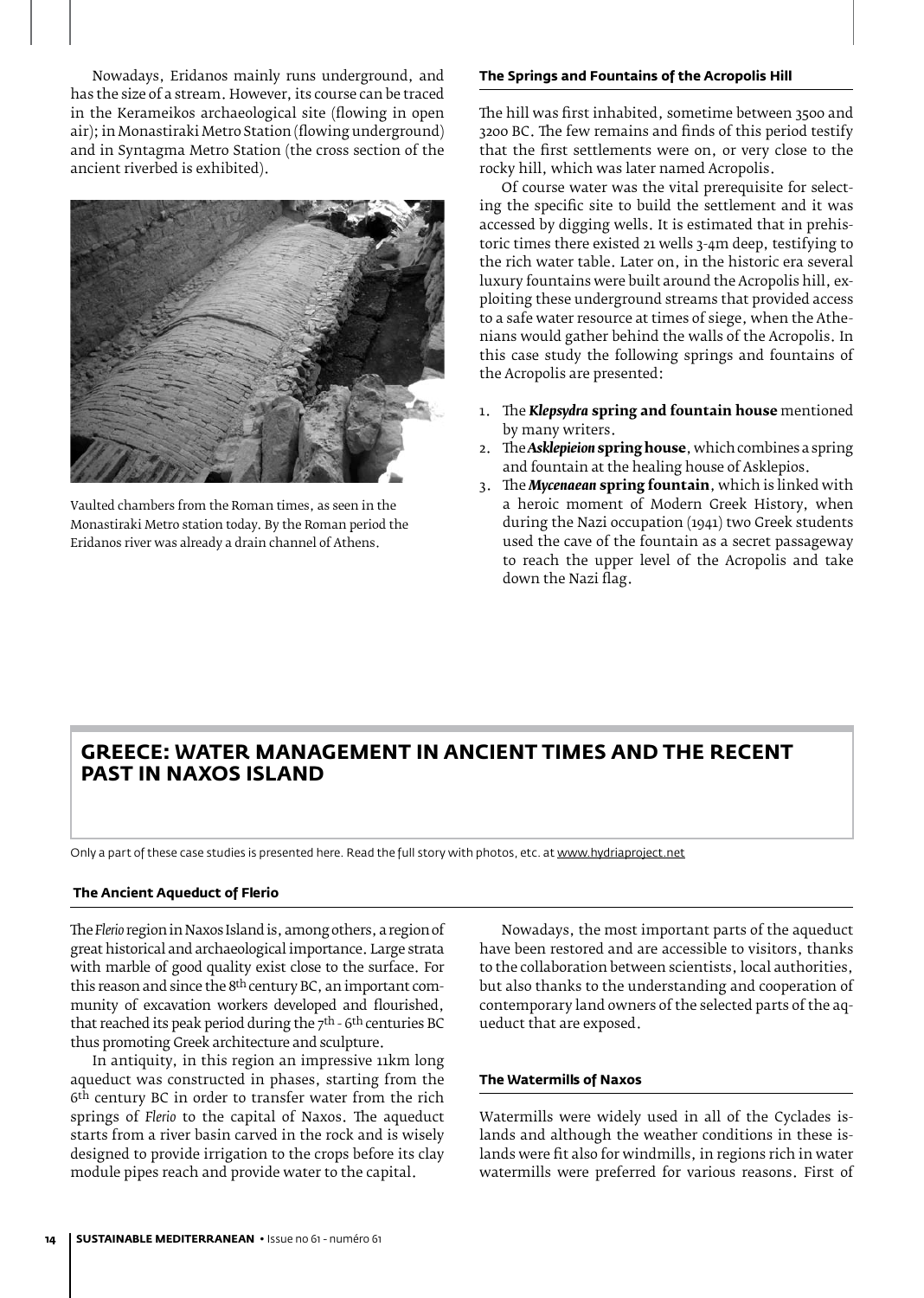all, their construction was faster and cheaper; there was less risk for damages and corrosion and the maintenance cost was lower. Also, their function was easier and didn't depend on weather conditions, specifically the wind. Lastly, the local inhabitants used to believe that the flour produced from a watermill was of higher quality than the one coming from a windmill.

In various spots of Naxos Island stand the remnants of old traditional watermills, monuments that form an excellent example of sophisticated water exploitation. Also a variety of old documents have been found that provide us today with valuable information concerning sublet-<br>ting, inheriting, donating a watermill or determining the ting, inheriting, donating a watermill or determining the timetable for the water use. The oldest of these documents dates from 1549 (end of the Venetian era) and refers to a watermill that has not been discovered yet. The watermills in Naxos were functional for centuries up till the 1960s.



The 2D animation explaining how the watermills of Naxos function (play it at www.hydriaproject.net)

#### **Traditional Cisterns of Naxos**

Traditional cisterns were widely used in Naxos Island to store water for domestic and agricultural purposes. There used to be separate cisterns: those collecting water from the terraces of the houses that would be used for drinking purposes and those cisterns that were constructed in the courtyards that collected water for washing and cleaning. Their use in Naxos was abandoned after the 2nd World War, although it is considered to be a very efficient system for specific needs in water. Very few cisterns are preserved nowadays.

Very interesting examples are the cisterns of the byzantine fortress *Kastro Apalirou* and the Venetian castle *Apano Kastro*. These are described in the hydria webpage, for the interested readers and the potential visitors to Naxos that would like to learn more.

### **The Contemporary Containment Dams of Apeiranthos, Naxos Island**

In January of 1987 the Commune of *Apeiranthos* together with the Ministry of Agriculture initiated a programme for the construction of dams in order to reduce the rainwater lost towards the sea and to enrich the underground aquifer. In the period 1987-1989, 46 small scale containment dams were constructed based on the hydro-geological study of the Ministry of Agriculture, Directorate of Geology and Hydrology.

The building of the modern containment dams was inspired by the traditional technique and their construction is very similar in terms of size, form and materials. The dams are concordant with the natural environment, as well as with the traditional architecture of the region.

This is a case study of great importance depicting a success synergy of a visionary and efficient local Authority with an eager Ministry that in a very short time and with a relatively low budget created a substantial project contributing to the sustainable development not only of the area, but of the whole island of Naxos. We hope that similar endeavours will take place in other regions of Greece and of the water scarce Mediterranean countries.



View of the contemporary containment small scale dams of Apeiranthos.

### **The Fountains and the Wells of Naxos Island**

The richness of the island of Naxos in water is obvious from the numerous wells and fountains that appear in the villages, and in the countryside. Many of them can be seen inside the yards and gardens of the houses or in the orchards. They can also be found in places of social importance, such as the central square of the village or attached to important buildings, such as churches.

In this case study some interesting fountains and mechanisms developed by the locals to draw water from wells are presented.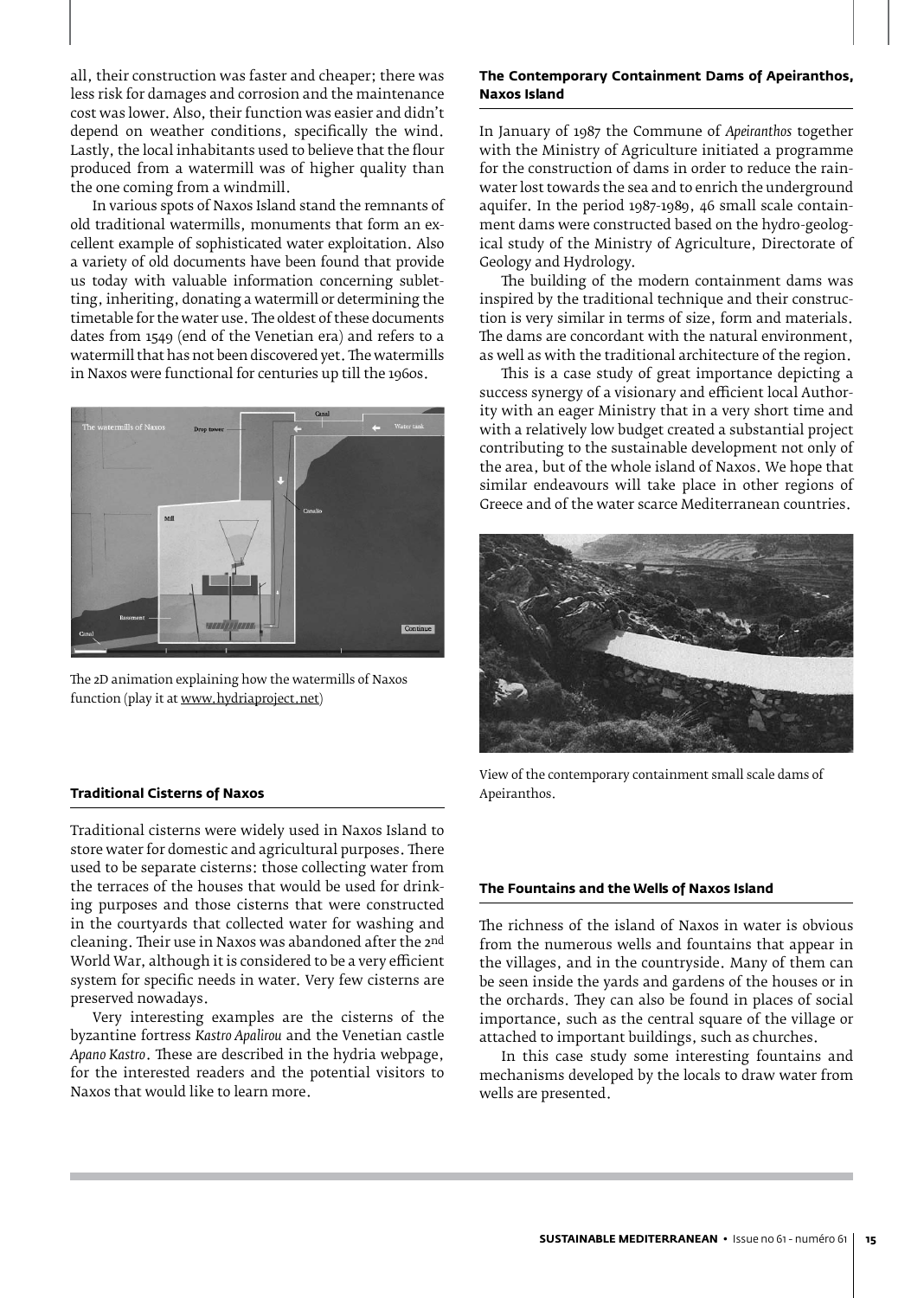### **Italy: Water management in Ventotene and Santo Stefano Islands**

Only a part of the case study is presented here. Read the full story with photos, etc. at www.hydriaproject.net

ways been dependent on the collection of rain-<br>water to secure supplies, as natural springs don't<br>exist on the small island. Apparently, during the last dec-<br>ades BC this was not a problem for the Boman engineers ways been dependent on the collection of rainwater to secure supplies, as natural springs don't ades BC this was not a problem for the Roman engineers that were so accustomed to building aqueducts. This particular case study examines the collection and water management system of *Ventotene* and *Santo Stefano*, two very small isles created by volcanic activity in the Pontine archipelago, located between Rome and Naples.

The water works that ensured the water sufficiency of the islands are described and also some interesting stories regarding the people that lived on the two islands, from antiquity up until today. For example, during the time of Augustus *Ventotene* Island was an exclusive place of exile for prominent members of the Roman aristocracy. Santo Stefano Island became famous for its "panopticon" style jail built in the 18<sup>th</sup> century AD, that in recent history was used for political prisoners, among others one of the fathers of the European Union, Altiero Spinelli.

*The water works*: Supply of water has always played an important role in roman architecture. Architects always cared about the slope of roofs towards the inside of the houses, applying the principle of *compluvium* (= collecting surface). Water poured both from the gutter and through the rain pipes and was collected in the basin in the middle of the yard or atrium (*impluvium*). Besides being an ornament the *impluvium* was used for the draining of water, as dust and dirt from the roof would deposit at its bottom.

The **cisterns** in Ventotene Island: The island, whose inhabited section was around the port, required just a few water collection points in the highest parts to allow an easy distribution to the lower parts. Two huge cavities with pillars, walls and vaults covered with cocciopesto, were dug into the tuff bank (volcanic rock) and were the heart of a complex, well constructed aqueduct on the southern end of the island. With this system, every year about 800 m3 of water were collected and distributed for domestic use, manufacture and port needs.

Both cisterns are visitable today and under the supervision of archaeological institutions. Five more cisterns of smaller size are found in Ventotene Island, used for decantation purposes. All of them were interconnected by means of an underground aqueduct.

*Thanks to the system of collecting, storing, draining and distributing rainwater, Ventotene was able to develop a multi faceted and high standard of living. So much so that emperor Augustus made the isle part of the Imperial patrimony, transforming it into an imperial summer residence. The so–called Villa Julia was already in use by the end of the 1st century BC.* 



The interior of one of the cisterns of Ventotene Island situated close to the huge Imperial Villa Julia of"Punta Eolo". This is a huge reservoir that is carved directly into the tuff about 10m below ground level.

*How the cisterns worked*: The two huge cisterns were connected with each other by an **underground aqueduct**, which was divided in two branches that reached a) the imperial Villa Julia and the port, and b) the fish pond, respectively, and would meet again to form a closed system. The collection area above the cisterns had a slight incline so as to maximize the rainwater collected in the basin. With a rough estimation, multiplying the feeding basin area by the average rainfall of the isle (700–600 mm/yr), every year this water collecting system could store between 700 to 800 cubic meters!

From the point of natural collection, rainwater was conveyed to tanks dug in volcanic rock, with a series of corridors partly covered by cocciopesto. From there, big underground pipes fed water to secondary cisterns. To ensure continuous flow by gravity, the pipelines would gradually reach a depth of about 5-6m underground. Each room had an external containment wall, while the floor and the lower parts of walls ware made watertight by use of hydraulic mortar. The rooms were completed by arched vaults.

The floor of the cisterns has a **slant** from west to east dropping from 122cm to 12cm. This tilt assured the movement of water towards the last room allowing for the cistern to periodically empty completely and facilitate cleaning and repairs.

*The quality of water*: The Latin architect Vitruvio suggested the use of several decantation and drainage cisterns to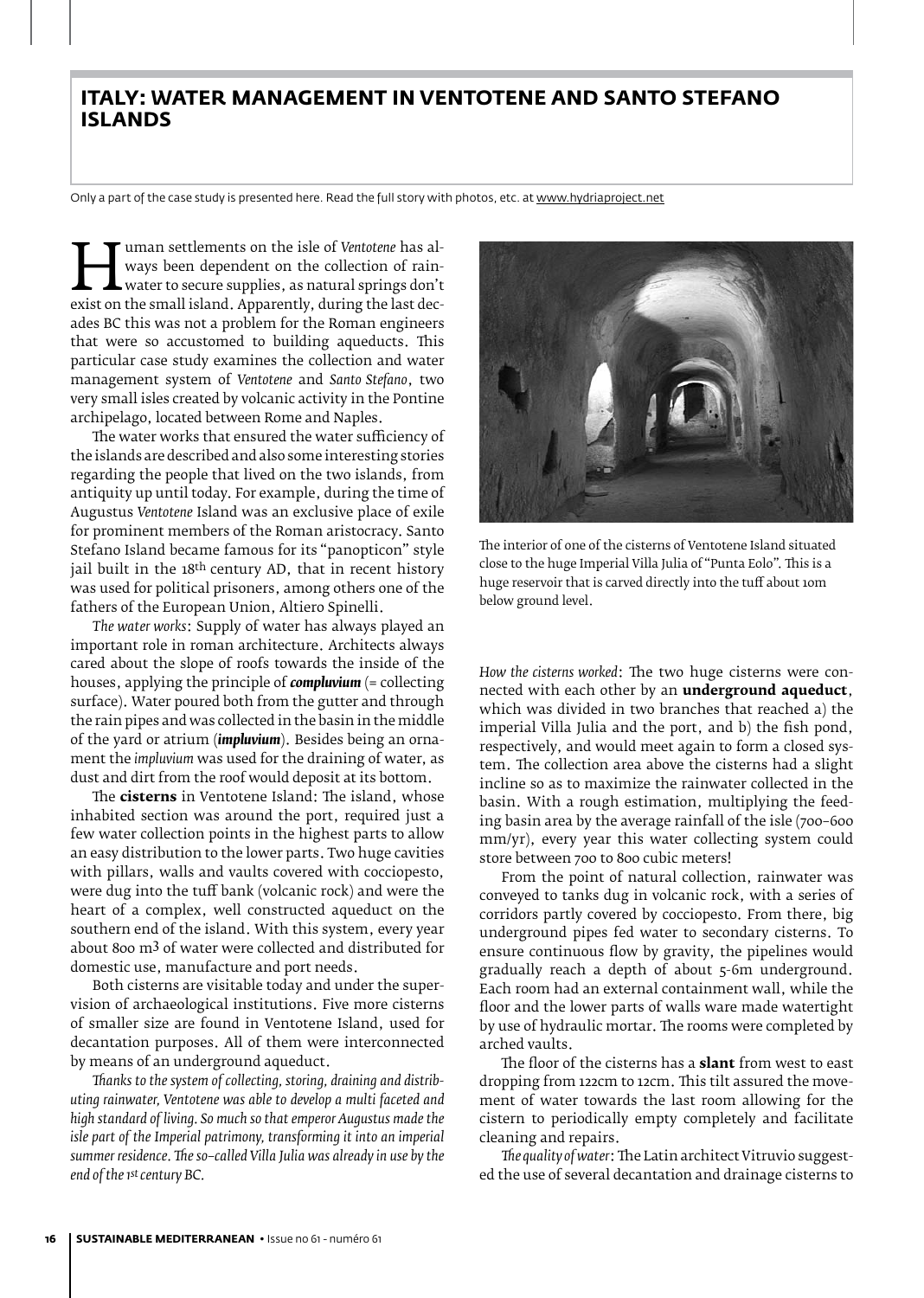improve **water quality**. The different levels of basins ensured constant flow and the arched vaults ensured oxygenation of water. But it was the fact that the cisterns were dug in tuff that ensured the high water quality and also limited evaporation. Moreover, the tuff minerals were gradually diluted along the way in the rainwater, flowing inside the long pipeline, making the water even more potable.

*Present status*: Even if situated very close to Rome and Naples, Ventotene is not spoiled by unsustainable tourism. Its inhabitants in the past had no option but to collect rainwater for domestic use. Gutters under the roofs conveyed water in pipes and from there in cisterns, mainly placed underground. These were usually bell or drop shaped, or with arched tops, to stand the weight and their inner surfaces were generally lined with hydraulic mortar. Since water tankers were introduced in the '60s, the use of cisterns has decreased and is almost abandoned today. The new buildings are not equipped with cisterns and several of the existing ones have been transformed to cellars or apartments for rent in summer.

Nevertheless, lately, due to repeated water shortages and to an increased environmental awareness, rainwater harvest methods are being revived, mainly for small scale family gardening. This indicates that the reversal of the trend of not using rainwater is possible, with the proper support of administration and the appropriate promotion



Building of a cistern by Vitruvio

to citizens and tourism operators. In particular, builders should be encouraged to use the traditional techniques in building and insulating cisterns, a skill that is on the verge of disappearing. Modern plumbing systems should include double pipelines in buildings, one for rainwater from the cisterns and another one for potable water. It is important to communicate rainwater harvesting through a campaign on the importance of the self-sufficiency of the isle and the decrease in consumption.



Aerial view of the Ventotene and the Santo Stefano isles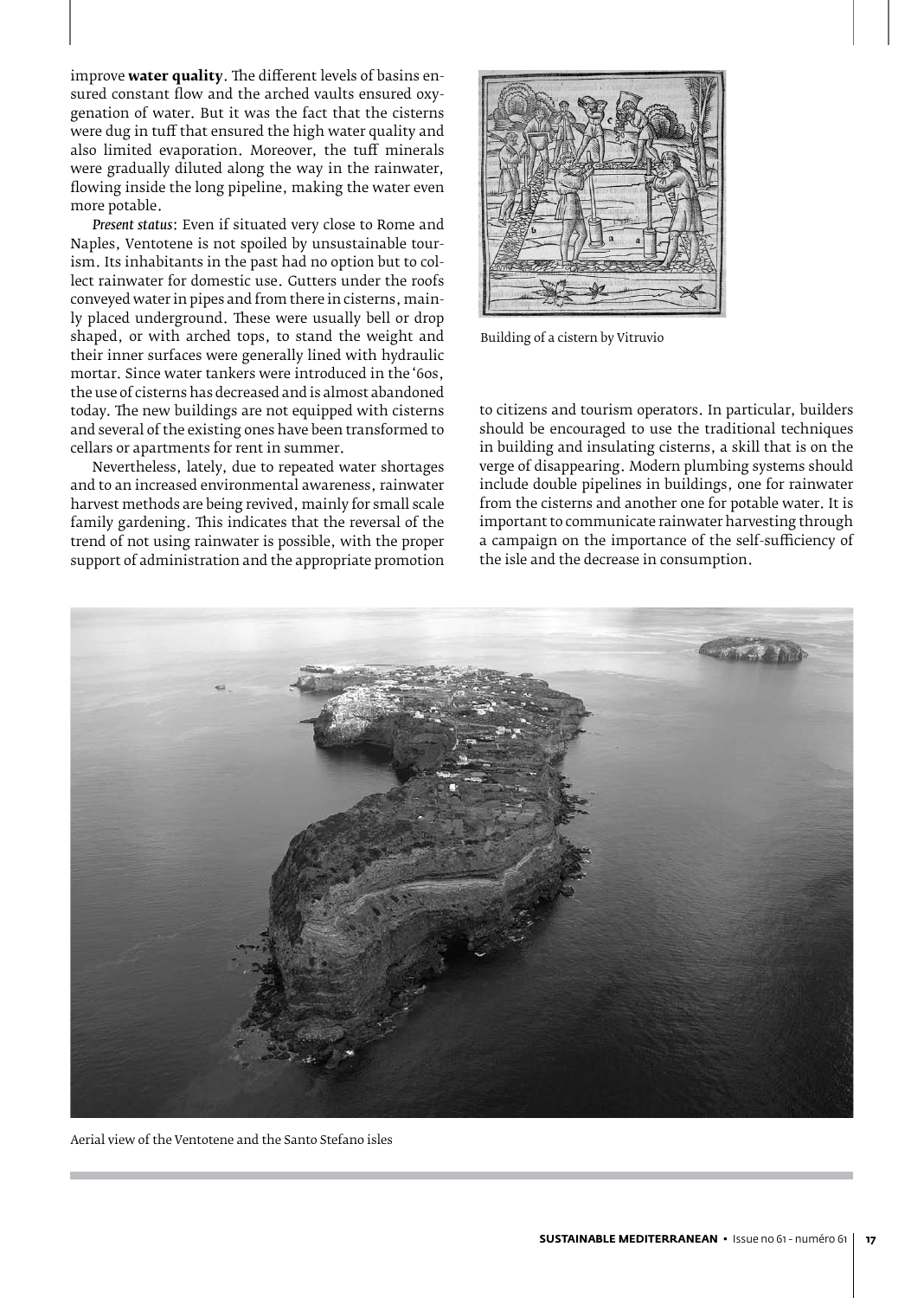### **Jordan: The Water System of the Qatraneh Site**

Only a part of the case study is presented here. Read the full story with photos, etc. at www.hydriaproject.net

with scarce water resources. Precipitation varies annually from 50mm in the east to 600mm in the west<br>parts of the country, therefore it is considered as an arid<br>or somi arid country. Obviously, all the civilizations that ordan is a small country with diverse ecosystems but with scarce water resources. Precipitation varies annually from 50mm in the east to 600mm in the west or semi arid country. Obviously, all the civilizations that dwelled in Jordan could not have survived, much less prospered, without adjusting to water scarcity. They needed to come up with management systems that would conserve this vital resource, including rainwater harvesting and schemes to reduce evaporation.

This case study examines the water management system at the *Qatraneh* Site, developed to provide water to a castle of the roman era by exploiting a nearby *wadi*\* and rainwater harvesting. Securing safe water for the residents of the castle, the surrounding settlement and the travellers was of vital importance as the *Qatraneh* site is considered to be part of an ancient sacred pilgrimage route that linked Mecca and Jordan. The site is 90km south of Amman with an elevation of 790 m above sea level.

People of the roman and byzantine eras often transported water over considerable distances to settlements. The efforts conducted by the Department of Antiquities (DAJ) around *Qatraneh* revealed the presence of aqueducts, which link the *el-Hasa wadi* with the nearby *wadis* and the main pool. The *channel*, which is partly preserved, reaches the site of a medium size *settling tank*, and is then directed to the *pool*.

Only few remains of the channels, stone ashlars and foundations have been discovered. The recovered pools



In this aerial photo the castle, the settling tank and the square storing pool can be seen, as well as the surrounding wadi.

and cisterns are one of the important discoveries east of the Jordan River and are associated with the local settlement which existed during the roman and also the byzantine and Islamic periods. The castle is 22.20m long and 17.35m wide while its average height is 10.0-10.5m.

The water system that provided the inhabitants with clean water for drinking and irrigation was therefore comprised of an **earth dam**, **two water canals**, **a settling tank** and **a main storing pool** connected to a **well** located inside the castle for easy access. The main pool which is 26m far from the castle has a surface of 70m x 70m with a depth of 5.2m! The settling tank, preceding the pool is 38m by 6.6m with a depth of 2.4m with a dual canal system connecting them. The earth dam is about 75m away from the castle.

### **Morocco: Traditional water management in arid areas: Case studies of the Gheris & the Figuig oases**

Only a part of the case study is presented here. Read the full story with photos, etc. at www.hydriaproject.net

*In the desert wealth is not measured by how much property a person owns, but by the water rights attached to one's land.*

Although water is certainly scarce on the surface of<br>the desert it can be found at the subterranean level.<br>ingenious system that ensured water for their settlements<br>and for irrigation of their cultivated lands, the oases. the desert it can be found at the subterranean level. Humans, thousands of years ago, came up with an and for irrigation of their cultivated lands, the oases. The oases, these green islands in the middle of the desert are not natural, as thought by many, but entirely artificial systems of vegetation. They are the result of hard work and the practical application of techniques suited to the harsh environment; the product of wisdom passed on from generation to generation and from culture to culture.

Obviously, the survival of an oasis depends entirely on water. The *foggara*/*khettara* system for managing scarce

<sup>\*</sup> Wadi is the Arabic term referring to a valley or a dry riverbed that contains water only during times of heavy rain.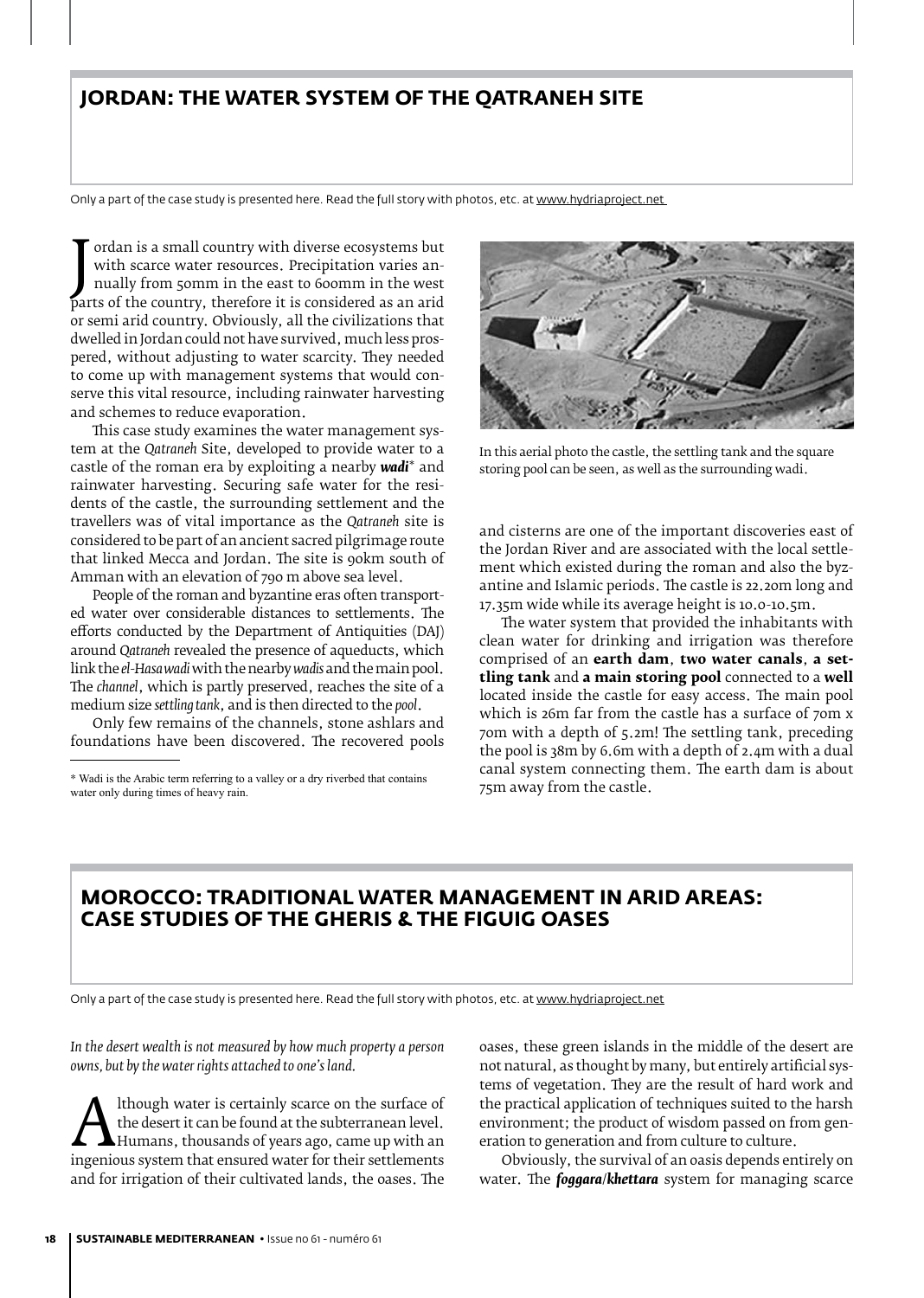

underground water sources in the desert is examined in this case study as a characteristic example of traditional wisdom that has survived for millennia. In the case study, focus is given not only to the description of the operation of the system itself, but also to the entire social organisation that developed around it, in Morocco. In fact, the construction and maintenance of a foggara formed special societal bonds and a hierarchy on the basis of which the inhabitants of the oasis would share the privileges and responsibilities for the management of this vital resource in an undisputed, fair manner. Such social configurations survive to our days in Morocco and in other countries where foggaras are in place.



Top: The way a healthy foggara operates is illustrated. Bottom: When the water table drops, due to over drilling, the foggara ceases to operate, and in most cases this is an irreversible change.

The khettara system taps the groundwater table by means of a **nearly horizontal tunnel** which is dug over a long distance (normally 4-8km but can reach even 15km!). At regular distances (~10-20m apart), **vertical shafts** are dug which enable access and maintenance of the main tunnel. The function of the well-like shafts is not to pull



Curetting of a vertical shaft in a foggara Aerial photo of a series of shafts on the surface can be recognized by their raised edge resulting from the excavation.

water out of them, but instead they are used for aeration and condensation of atmospheric humidity. As the khettara's main tunnel is constructed to have a lower gradient than the terrain under which it lies, the tunnel becomes gradually shallower until it emerges above the ground at a distance of several km far from the first well, which in certain cases can reach a depth of 150m (considering the tunnel is cut under a hill or mountain). The construction may start also from the settlement site inward, usually following an alluvial cone of a river or fossil wadi.

Unlike a feeder canal and the Iranian qanats, the Moroccan foggara do not convey water from springs or underground pools, as their main tunnel does not usually go as deep as groundwater sources. Actually the foggara is fed with water, primarily in the following ways:

- a. Through micro-flows of the sands
- b. Through regular rainfall in the plain above the foggara
- c. Through condensation of atmospheric humidity

*Present status*: Foggaras are threatened today on the one hand by the increasing demands of population growth, and on the other hand, by the popularity of new water extraction technologies, especially electric pumps that exhaust underground water resources and render the foggaras useless. Perhaps the challenge in this case is how to make best use of cotemporary science and technology in water management, while taking into account the traditional foggara.

*The life of a farmer in an oasis: Before starting his daily work, every farmer, alone or with his family or sharecroppers, and the villagers have to unite to ensure water for their community. They need to unblock the spring flows, build basins to increase the water quantity that will flow in the canals to the fields, build and repair dikes or small dams, and expand the foggaras. The canals should provide enough water for upstream palm groves ensuring enough for those downstream, according to the tradition and the water rights prescribed by ancestral contracts.*